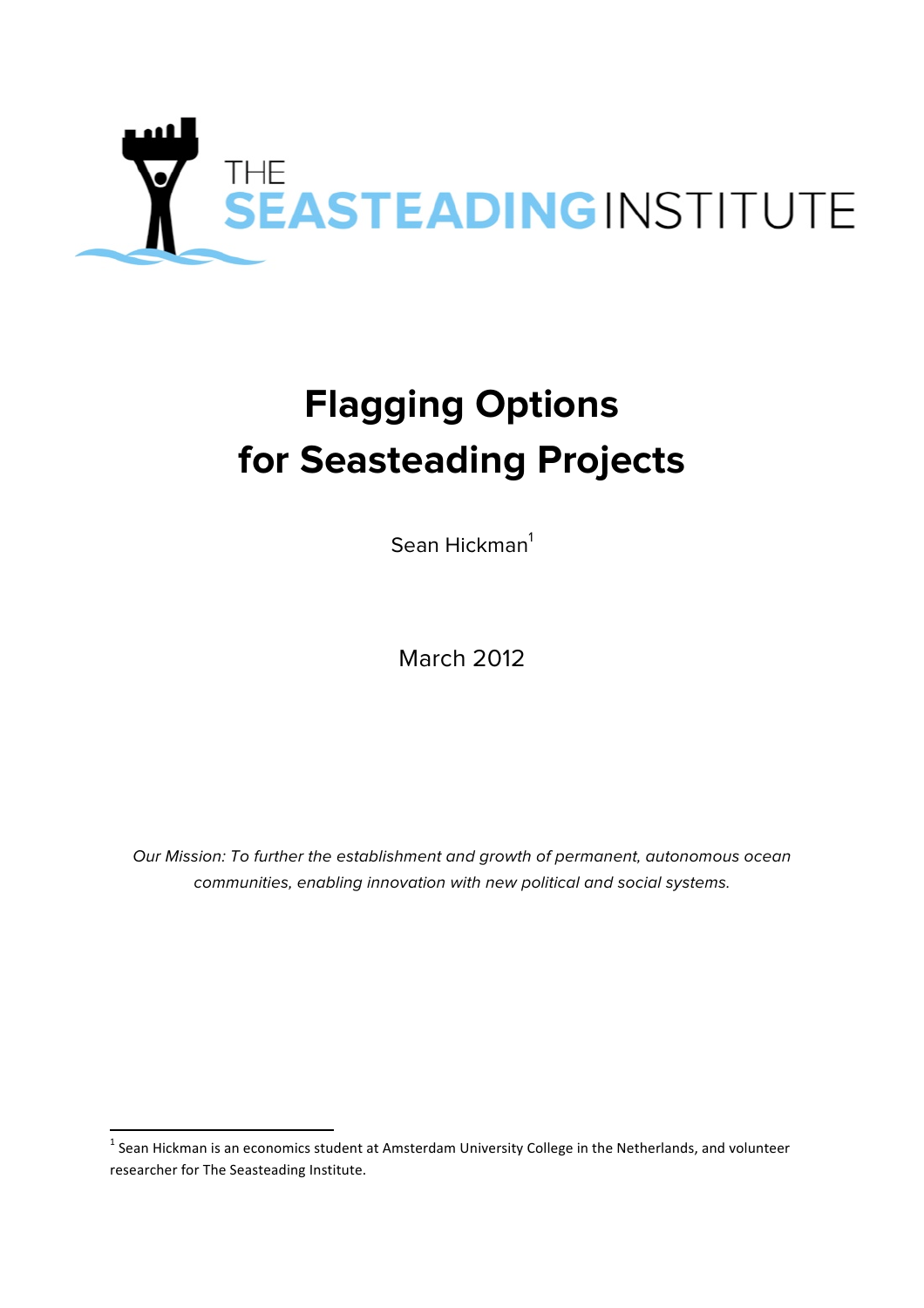# **Flagging Options for Seasteading Projects**

# **Table of Contents:**

| $\bullet$ |
|-----------|
| $\bullet$ |
| $\bullet$ |
|           |
| $\bullet$ |
| $\bullet$ |
|           |
| $\bullet$ |
|           |
| $\bullet$ |
|           |
|           |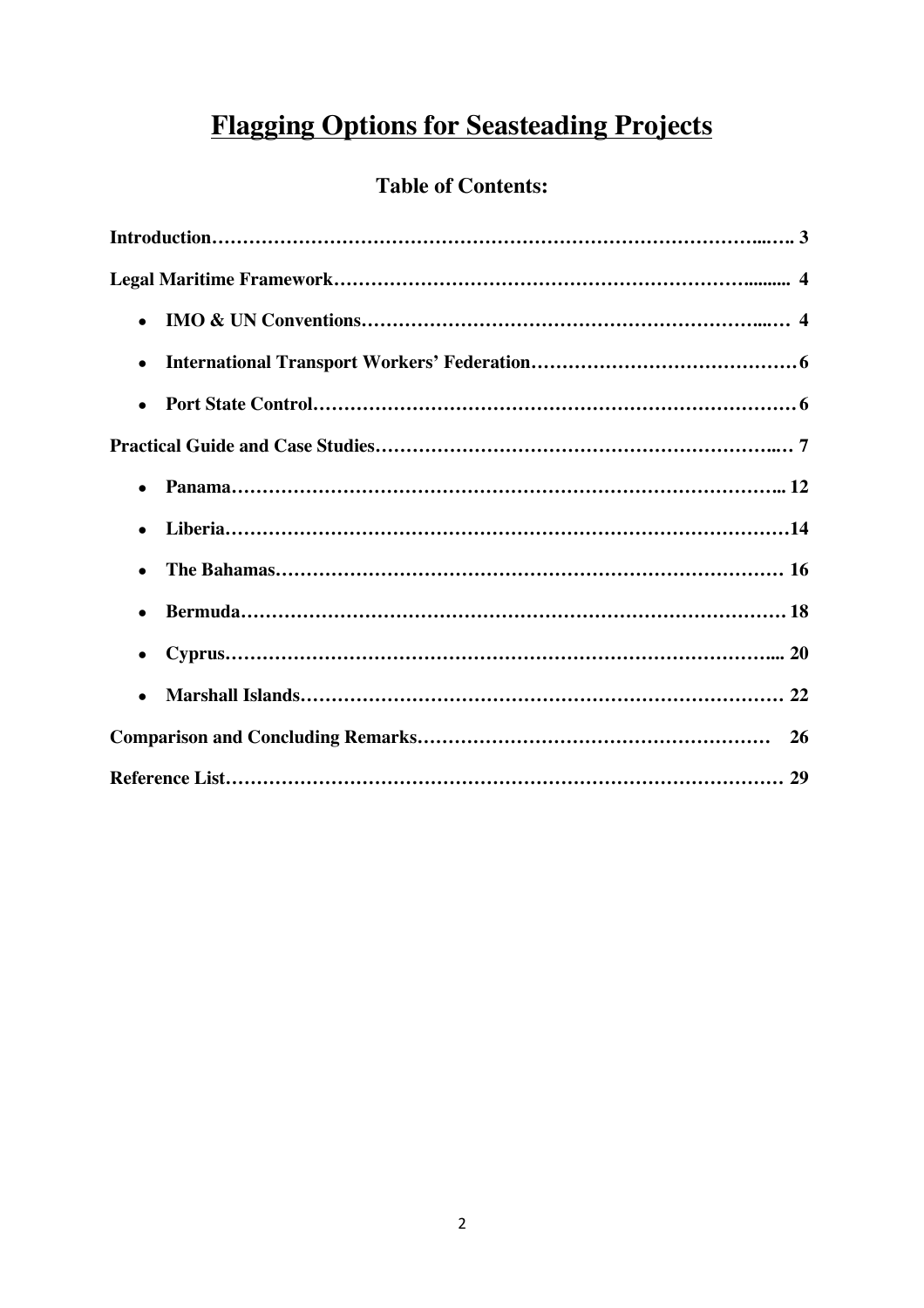### *Introduction*

The Seasteading Institute seeks to enable the establishment of new political and social systems<sup>2</sup>, a difficult task given that all of the world's territory has already been divided among internationally recognized nation states. International waters are the only area not already claimed by an existing entity, making them the only place left on earth to experiment with alternative forms of governance. While the long-term vision of The Seasteading Institute is to enable thriving cities on the ocean, competing with one another to attract citizens, the shortterm strategy is to use ships as the early seasteading models, and incrementally scale up to larger communities. However, ships cannot simply enter international waters and claim independence. International and maritime law requires all ships to fly the flag of an existing nation, and those that do not are considered by existing nations to be acting outside of the  $law<sup>3</sup>$ 

Most countries place strict regulations on individuals or companies that wish to fly their flag. However, there are a number of countries that operate so-called open registries, offering ship owners from around the world the option to register their vessels under what are known as "flags of convenience" (FOCs). Open registry countries grant ships permission to fly their flags while imposing only minimal restrictions. While a number of international treaties regarding piracy, drug trafficking and slave trade apply to all vessels, regardless of their flag, countries operating open registries are often small and lack the capacity or willingness to exercise control over their fleet beyond enforcement of the basic treaties. Therefore, flying the flag of an open registry country seems to be the best option for early seasteading ventures, because it offers the highest possible degree of autonomy and independence without placing seasteads outside of the law.

This paper considers the merits of various open registry countries in terms of reputation, regulations, costs and requirements with the purposes of early seasteading ventures in mind. This paper should be seen as a framework for further research rather than a comprehensive analysis, since it will only consider a subset of the options. Furthermore, different seasteading ventures will have different needs that favor certain features associated with the various flagging options. The first section of this paper will cover the basic legal maritime framework, including some of the major treaties and conventions on the laws of the seas, and a number of

<sup>2</sup> The Seasteading Institute. Retrieved from: http://www.seasteading.org/?intro=open

<sup>3</sup> Strauss, E.S. (1984) How to Start Your Own Country. *Breakout Productions:* Port Townsend. Page 24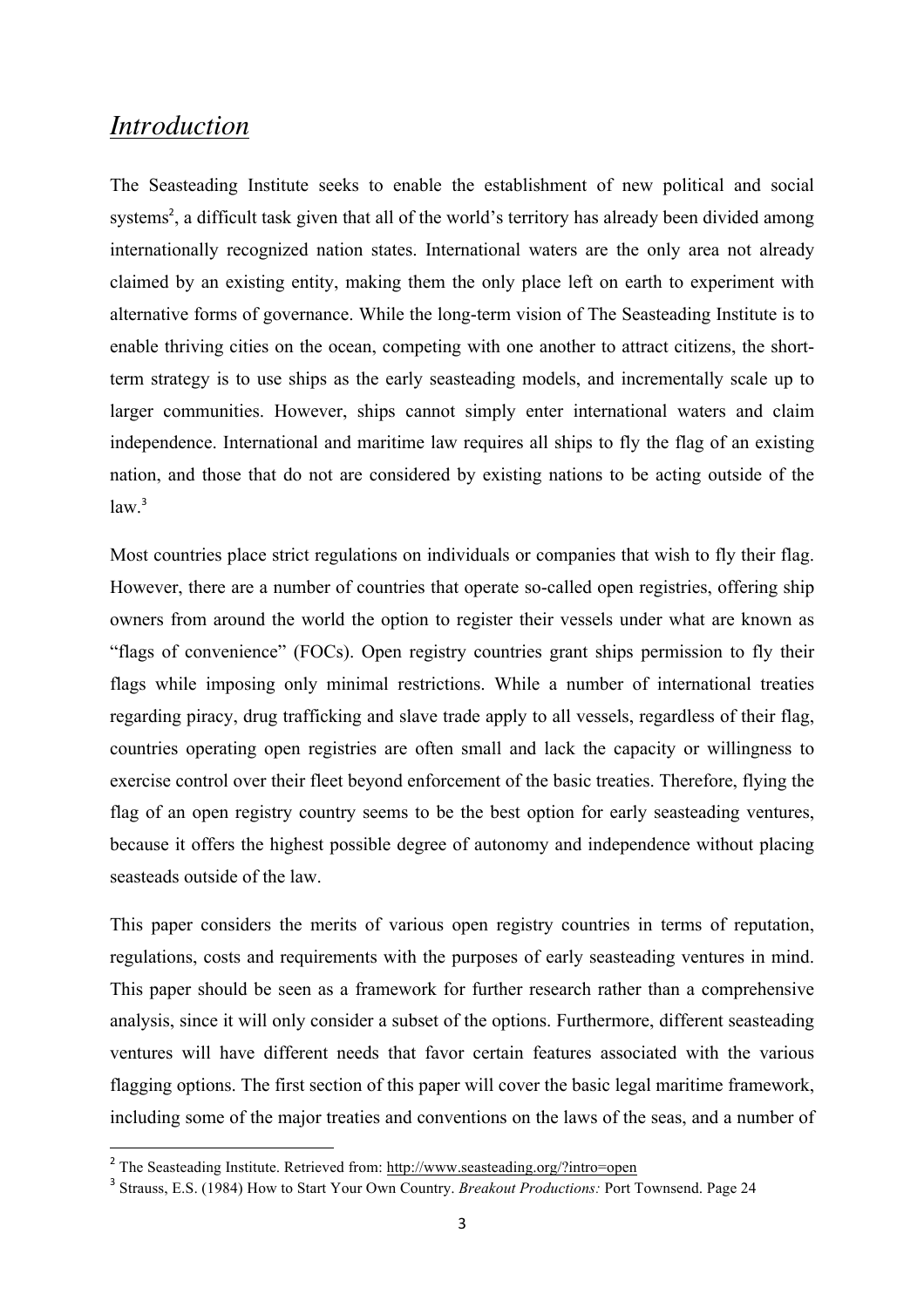organizations that have an interest in the issue of open registries, such as the International Transport Workers' Federation (ITF), the International Maritime Organization (IMO), and groups dealing with Port State Control. The second section of this paper will give a practical guide to flagging vessels, along with several case studies to examine which flag or flags are the best candidates for early seasteading ventures.

### *Legal Maritime Framework*

#### **IMO & UN Conventions**

 

In 1948 the Inter-Governmental Maritime Consultative Organization (IMCO), which eventually became the International Maritime Organization (IMO), was established in Geneva and came into force ten years later as the body regulating safety standards for oceangoing vessels.<sup>4</sup> Its initial task was to revise the International Convention for the Safety of Life at Sea (SOLAS), which was passed in 1914 in response to the sinking of the Titanic.<sup>5</sup> Most member states of the United Nations are also members of the IMO, including those operating open registries, meaning countries operating open registries are just as bound by the general safety regulations promulgated by the IMO as countries operating closed registries.

The legal framework relating to international waters and vessel flagging can be traced back to 1958, when the United Nations Convention on the High Seas was set out as one of four treaties to be agreed upon by the newly established United Nations Convention on the Law of the Sea (UNCLOS).<sup>6</sup> One of the most significant articles in this treaty from the perspective of seasteading is Article 5 (1), which asserts that there should be a "genuine link" between the state and the ship flying its flag, but also declares that each state can set the conditions for granting its nationality to ships. While many countries have embraced a strict interpretation of the "genuine link" principle, a number of so-called "open registries" or "flags of convenience," have treated it more loosely and regularly grant their flag to foreign-owned ships.

<sup>4</sup> Brief History of IMO. Retrieved from: http://www.imo.org/About/HistoryOfIMO/Pages/Default.aspx <sup>5</sup> SOLAS. Retrieved from: http://www.imo.org/about/conventions/listofconventions/pages/internationalconvention-for-the-safety-of-life-at-sea-%28solas%29,-1974.aspx

<sup>6</sup> United Nations Convention on the Law of the Sea (UNCLOS), 1958*. United Nations Convention on the High Seas.* Available at: http://untreaty.un.org/ilc/texts/instruments/english/conventions/8\_1\_1958\_high\_seas.pdf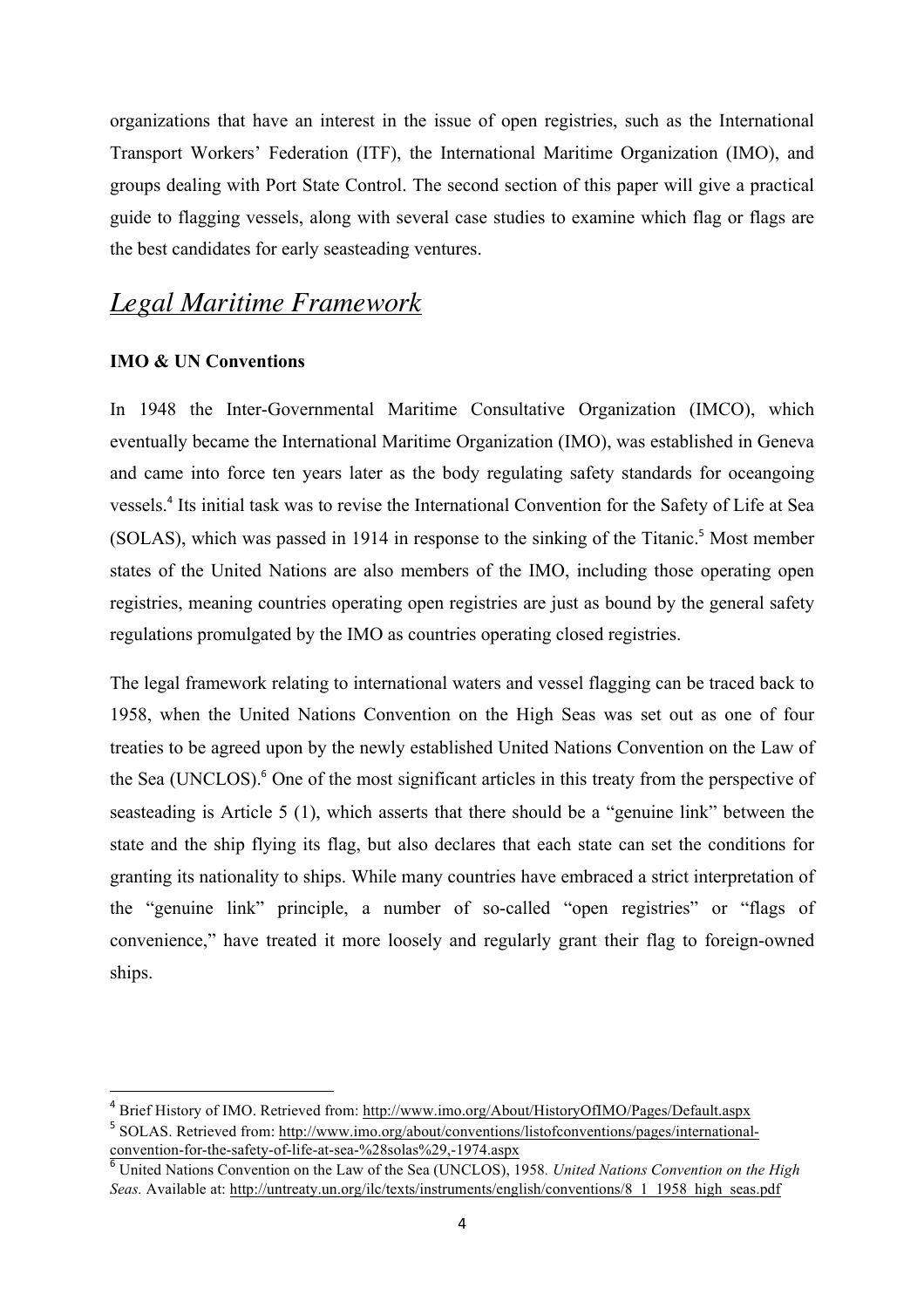The third UNCLOS meeting resulted in the 1982 Convention on the Law of the Sea, which set the limits of states' jurisdiction over the seas.<sup>7</sup> It asserted that states' territorial waters extend up to 12 nautical miles from their coastline, an area in which they possess exclusive jurisdiction. International waters begin immediately after the 12 nautical mile limit. However, some areas beyond territorial waters still fall under the scope of the coastal state. According to UNCLOS Part II, Section 4, Article 33, the area between 12 and 24 nautical miles from the coastline is designated as the "contiguous zone", in which the coastal state has jurisdiction to prevent the infringement within its territorial wasters of customs, fiscal, immigration or sanitary laws and regulations, or to pursue infringement that has occurred within the territorial waters. This essentially mandates that the contiguous zone is a "hot pursuit" area. However, the lack of precedent may leave this issue open to interpretation in the direction of the coastal state asserting greater powers in the area. The last significant limit set by the Convention is the Exclusive Economic Zone (EEZ), which extends up to 200 nautical miles from the coastline, and is an area in which the coastal state has exclusive rights over the exploitation of natural resources. Therefore, seasteads will have to operate at least 24 nautical miles from the coastline if they wish to engage in tax-free activities, for example, but will need to locate at least 200 nautical miles off the coast if they wish to engage in activities that exploit natural resources, such as fishing or mineral extraction. In areas beyond 200 miles, where coastal states have no jurisdiction, a ship is subject to the laws of the country whose flag it is flying. In order to achieve the highest degree of independence, early seasteading projects should therefore aim to use the flags of states operating open registries that are willing to grant ships as much autonomy as possible.

In 1986, the UN Convention on Conditions for Registration of Ships made an attempt to put an end to the concept of open registries and reiterate and enforce the genuine link principle introduced by the 1958 UNCLOS convention. It would have come into effect if 40 states with a total of at least 25 percent of the world's shipping tonnage had become contracting parties to the Convention.<sup>8</sup> However, only 14 countries signed the Convention, of which only the Ivory Coast, Egypt, Libya and Mexico ended up ratifying it. Subsequently, another 10 states acceded to the treaty, bringing the total number of states that ratified the Convention up to 14, but still well below the 40 necessary for it to come into effect. Barring ratification of this

<sup>7</sup> United Nations Convention on the Law of the Sea (UNCLOS), 1982. *United Nations Convention on the High Seas.* Available at: http://www.un.org/depts/los/convention\_agreements/texts/unclos/closindx.htm

<sup>8</sup> United Nations Conference on Trade and Development (UNCTAD). 1986. *United Nations Convention on Conditions for Registration of Ships.* Available at: http://r0.unctad.org/ttl/docs-legal/unccml/status/Registration%20of%20Ships%201986.pdf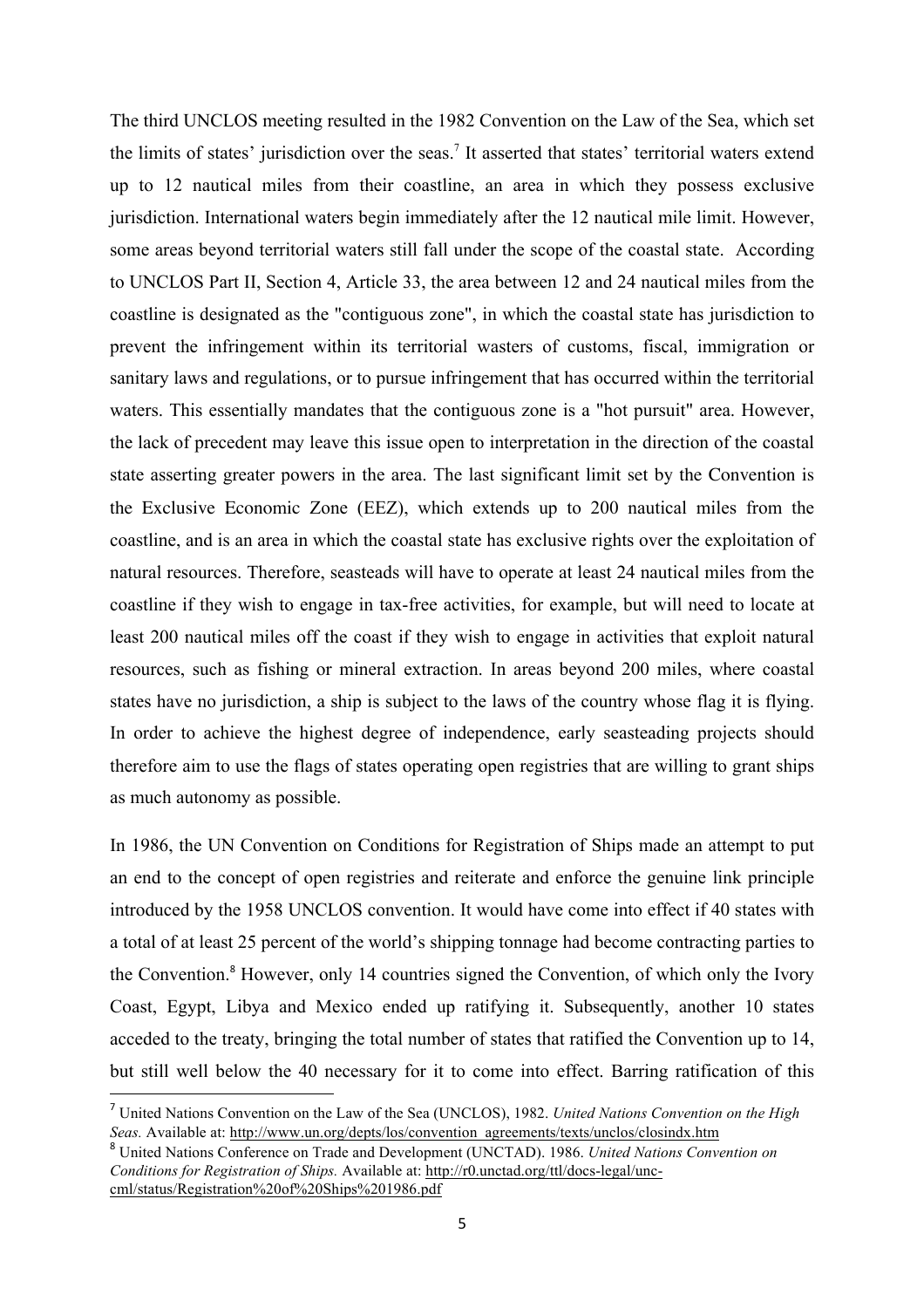treaty, states operating open registries will be permitted to continue to do so. Given that the Convention has not been ratified in the 16 years since it was drafted, it is highly unlikely that it will ever come into effect.

#### **International Transport Workers' Federation**

Another important organization dealing with open registry countries is the International Transport Workers' Federation (ITF), a coalition of 690 transport workers' unions representing over 4.5 million workers.<sup>9</sup> The ITF claims to be the sole trade union representing the interests of workers on ships flying FOCs. The relation between a ship owner and the nation whose flag it is flying is generally perceived by the ITF as the main criterion for determining which states are FOCs, indicated by its 1974 definition: "*Where beneficial ownership and control of a vessel is found to lie elsewhere than in the country of the flag the vessel is flying, the vessel is considered as sailing under a flag of convenience.*"<sup>10</sup>

The federation runs a campaign against countries operating open registries, with the hope of enforcing the genuine link principle. The ITF is therefore one of the major threats to the concept of FOCs, but so far it has not managed to prevent them from continuing to operate. The list of countries' flags that the ITF considers FOCs will be discussed later on in the case studies section.

#### **Port State Control**

 

Organizations dealing with Port State Control also have an interest in issues surrounding flagging and open registries. Following the 1978 Amoco-Cadiz oil spill, which involved a ship that flew the Liberian flag, 14 European countries signed the Paris Memorandum of Understanding (MOU) on Port State Control. The signing took place in January 1982 at a Ministerial Conference held in Paris, France, and it went into effect on July 1, 1982. The memorandum aimed to promote safety of life at sea, and to combat pollution and inappropriate working conditions.<sup>11</sup>

<sup>&</sup>lt;sup>9</sup> About the ITF. Retrieved 20-01-2012 from http://www.itfglobal.org/about-us/moreabout.cfm <sup>10</sup> Flags of Convenience Campaign. Retrieved 20-01-2012 from http://www.itfglobal.org/flagsconvenience/index.cfm

 $\frac{11}{11}$ A short history of the Paris MOU on PSC. Retrieved 19-01-2012 from http://www.parismou.org/Organization/About\_us/2010.12.28/History.htm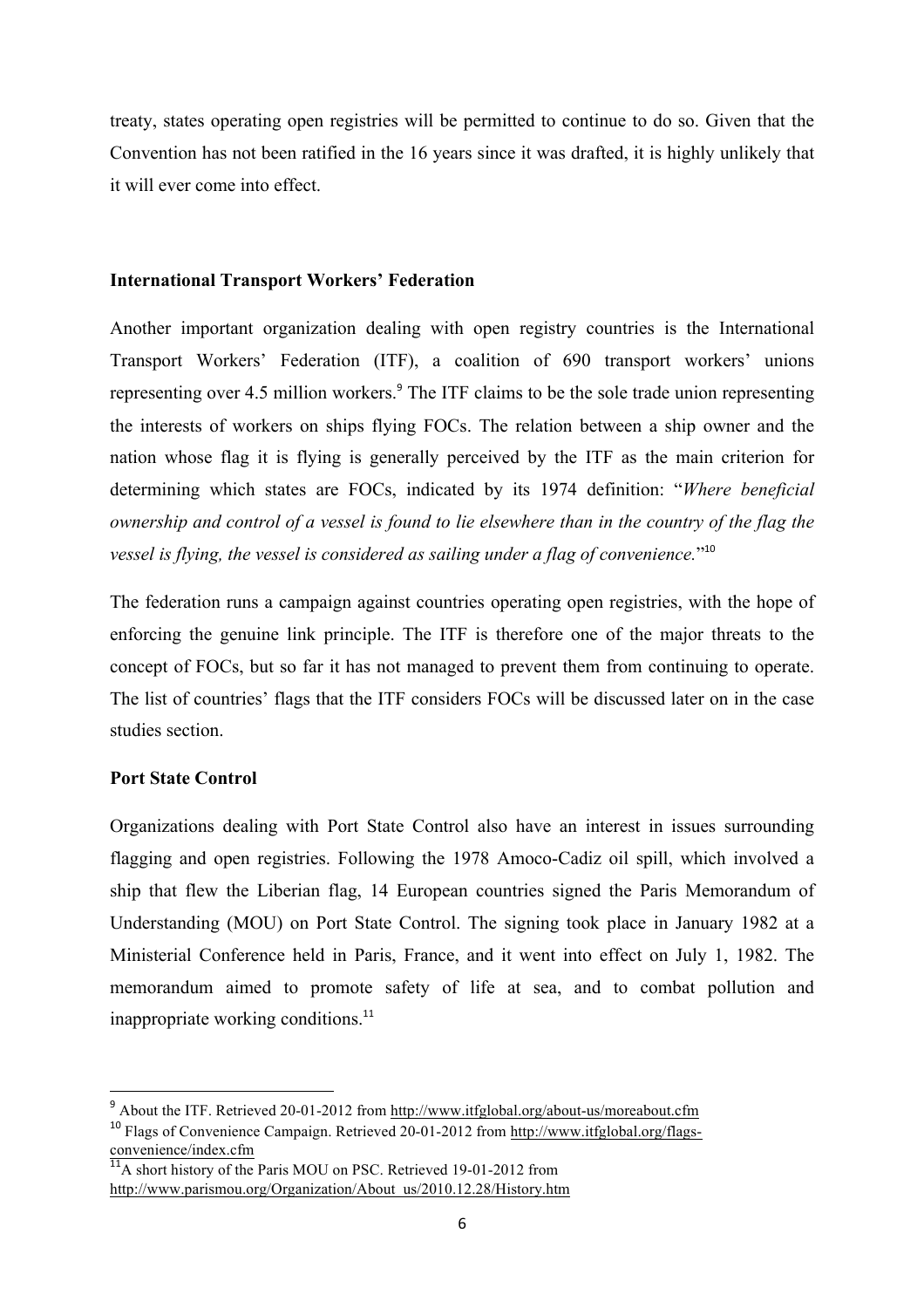Over the years the memorandum has expanded to 26 European member states as well as Canada, and has been amended several times to accommodate new safety and marine environment requirements stemming from the IMO, as well various new European Union (EU) directives addressing marine safety.

In 1993, a number of countries in the Asia-Pacific region signed the Tokyo MOU on Port State Control, with similar aims as the Paris MOU. While there have also been a number of memorandums established between countries of other regions in the world, such as the Caribbean, the Black Sea, the Gulf region and the Indian Ocean, to this day the Paris and Tokyo MOUs are considered the most important treaties dealing with port control. Annual reports are published in which countries are divided into black, grey and white lists, based on the number of inspections and detentions carried out by states that are signatories of the memorandums. Flags with high detention rates are placed on the black list, those with medium detention rates are placed on the grey list, and those with low detention rates are placed on the white list. The U.S. is not a signatory of any of the memorandums, but it carries out its own Port State Control and also develops a black list of countries based on their detention ratio, or the number of ships that have been detained in relation to the number of ships that have been inspected.

Because of the precariousness of open registries to begin with, it will be wise for early seasteads to pick a flag of a reputable country. Therefore, this paper uses the lists developed by port control authorities of Europe, Canada, the U.S.A. and the Asia-Pacific regions to determine some of the better options.

# *Practical Guide and Case Studies*

The ITF's Fair Practices Committee has declared the following 32 countries FOCs:

| Antigua & Barbuda<br>$\bullet$ | $\bullet$ Georgia        |
|--------------------------------|--------------------------|
| <b>Bahamas</b><br>$\bullet$    | $\bullet$ Gibraltar (UK) |
| <b>Barbados</b><br>$\bullet$   | Honduras<br>$\bullet$    |
| <b>Belize</b><br>$\bullet$     | Jamaica                  |
| Bermuda (UK)<br>$\bullet$      | Lebanon                  |
| Bolivia                        | Liberia                  |
|                                |                          |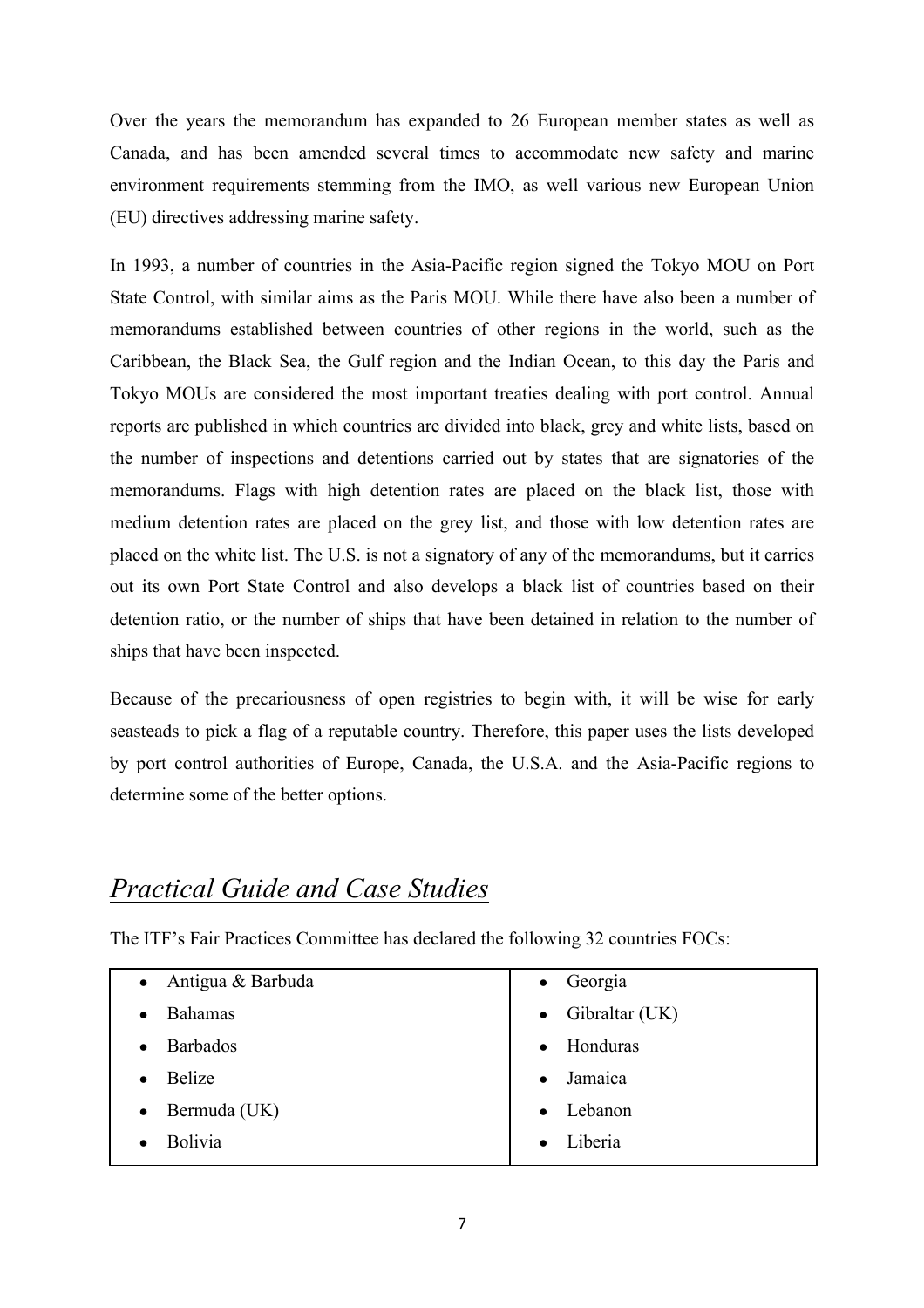| Burma                                    | Malta                         |
|------------------------------------------|-------------------------------|
| Cambodia<br>$\bullet$                    | • Marshall Islands $(U.S.A.)$ |
| Cayman Islands                           | <b>Mauritius</b>              |
| $\bullet$                                | $\bullet$                     |
| Comoros                                  | Mongolia                      |
| $\bullet$                                | $\bullet$                     |
| Curaçao (NL)                             | North Korea<br>$\bullet$      |
| Cyprus                                   | Panama                        |
| $\bullet$                                | $\bullet$                     |
| Equatorial Guinea                        | Sao Tome & Príncipe           |
| $\bullet$                                | $\bullet$                     |
| French International Ship Register (FIS) | St. Vincent & the Grenadines  |
| $\bullet$                                | $\bullet$                     |
| German International Ship Register (GIS) | Sri Lanka                     |
| $\bullet$                                | $\bullet$                     |
| Vanuatu                                  | Tonga                         |
|                                          |                               |

Of these, Equatorial Guinea, Mauritius, Sao Tome & Principe and Sri Lanka seem to be somewhat insignificant, as none of these are included in the 2010 annual reports of either the Paris MOU<sup>12</sup> or Tokyo MOU<sup>13</sup>, suggesting they are not operating large-scale open registries. Additionally, the French and German International Ship Registers, as listed by the ITF, are considered as secondary registries, as these countries are generally not labeled as FOCs or as operating open registries. Of the remaining 26 FOCs listed by the ITF, Burma (Myanmar) and Tonga are only mentioned by the Tokyo MOU and are both featured on the grey list. Meanwhile, the Paris MOU only mentions Bolivia, Comoros, Lebanon, Honduras and Jamaica. Of these, the first three are featured on its black list and the last two are on its grey list. This means 19 of the countries listed by the ITF are among those that have had a significant number of inspections by the port authorities of signatory countries of both the Paris and Tokyo MOUs and are therefore not featured on either white list. Of these, the flags of Cambodia, Georgia and North Korea are featured on both black lists. Meanwhile, the flags of Belize, Mongolia and St. Vincent & the Grenadines are featured on the black list of one of the MOU's reports and on the grey list of another. Curacao's flag is listed on both grey lists while the flags of Barbados, Gibraltar, Malta and Vanuatu are on one of the grey lists and one of the white lists. There are thus eight countries left with open registries that are featured on the white lists of both the Paris and Tokyo MOUs from 2010. These are Antigua & Barbuda, The Bahamas, Bermuda, the Cayman Islands, Cyprus, Liberia, the Marshall Islands and Panama.

<sup>12</sup> Paris MOU (2010), Port State Control. Annual Report 2010

<sup>&</sup>lt;sup>13</sup> Tokyo MOU (2010), Annual Report on Port State Control in the Asia-Pacific Region 2010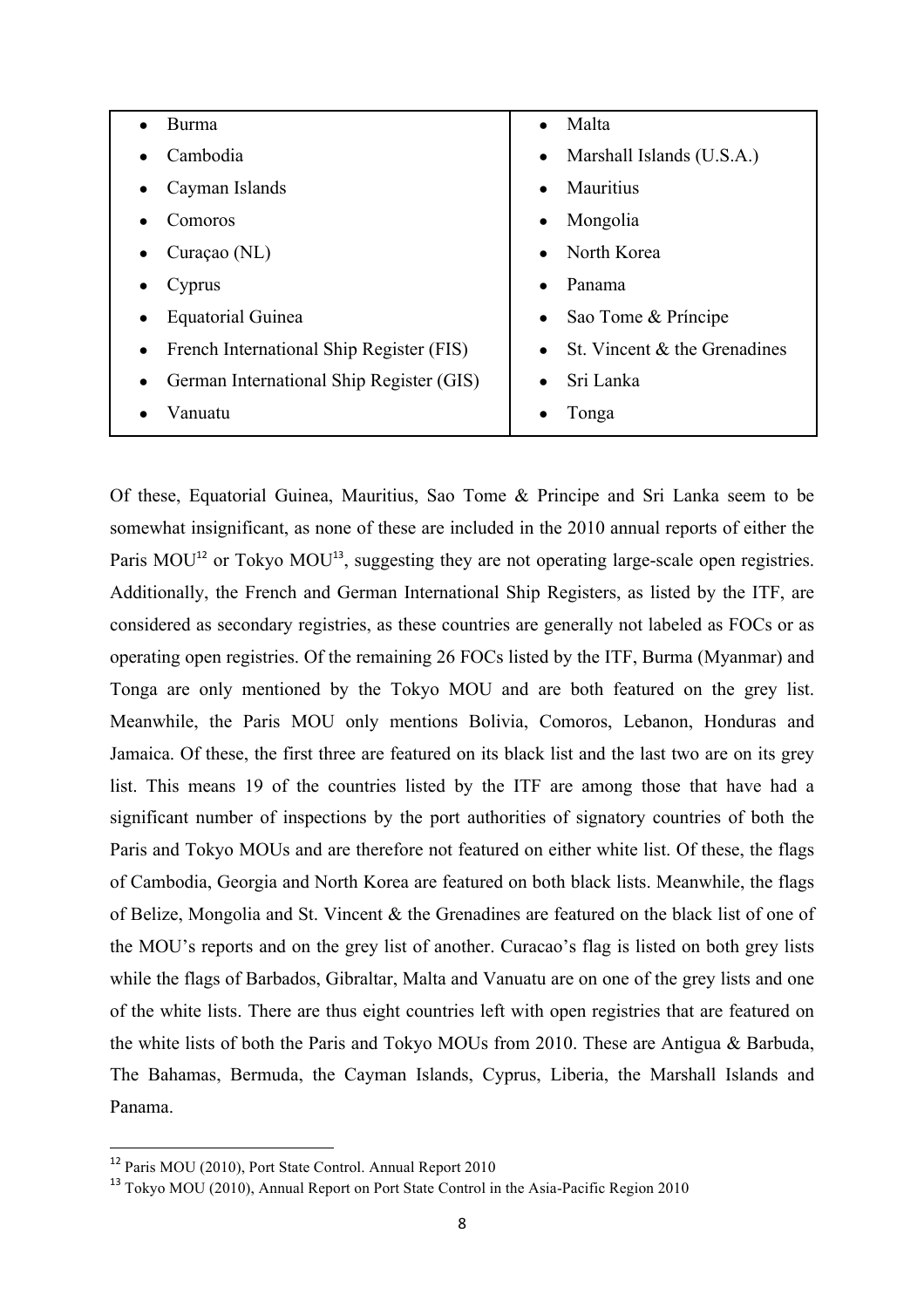The ITF's list, however, is seemingly outdated or incomplete, as there seem to be a number of countries missing and a number of countries that should no longer be on the list. Tonga, for example, suspended its open registry in 2002.<sup>14</sup> Meanwhile the United Nations Conference on Trade & Development (UNCTAD) Review of Maritime Transport of 2009 suggests that countries such as Dominica, Philippines, St. Kitts & Nevis and Tuvalu are also some of the major open registries<sup>15</sup>, while countries such as Kiribati<sup>16</sup> and the Cook Islands<sup>17</sup> are also largely known to operate open registries. Of these additional examples, St. Kitts & Nevis are on both the Paris and Tokyo MOU's black lists, Tuvalu and Kiribati were on Tokyo's black list, the Cook Islands and Dominica were on both grey lists, while the Philippines were on both white lists (Paris MOU, 2010 & Tokyo MOU, 2010).

Since the U.S. is a signatory of neither the Paris nor Tokyo MOU, it carries out its own Port State Control independently. The U.S. Department of Homeland Security also has a Targeted Flag List, which includes flag administrations with a detention ratio higher than the overall average. Flag states with a detention ratio of two or more times the average detention rate are awarded seven points on the target list, while flag states with a detention ratio between the average and up to two times the average are awarded two points. For 2010, the overall detention ratio was 1.86 percent, so countries exceeding this rate were placed on the U.S. target list<sup>18</sup>. In the 2010 annual report, of the previously mentioned states with open registries (Bolivia, the Cook Islands, Dominica, Honduras, St. Kitts & Nevis, and St. Vincent & the Grenadines) were targeted on seven points, while Antigua & Barbuda, Belize, Malta, Gibraltar and Panama were targeted on two points.

The following table sums up how the major open registries are rated by the annual reports of the Paris and Tokyo MOUs and the U.S. Port State Control. Countries missing in the table are either not listed in the annual reports or have too low inspection rates to be of significance.

 

<sup>14</sup> Tonga suspends Registry. Retrieved 11-01-2012 from

http://www.marinelog.com/DOCS/NEWSMMII/MMIIJan15b.html

<sup>15</sup> UNCTAD (2009) Review of Maritime Transport 2009. *Report by the UNCTAD secretariat.*

<sup>&</sup>lt;sup>16</sup> Kiribati Ship Registry. Retrieved 16-01-2012 form http://www.kiribaship.com/about/benefit.aspx

<sup>17</sup> Maritime Cook Islands. Retrieved 16-01-2012 from http://www.maritimecookislands.com/

<sup>18</sup> Department of Homeland Security (2011). *Port State Control in the United States*. Annual Report 2010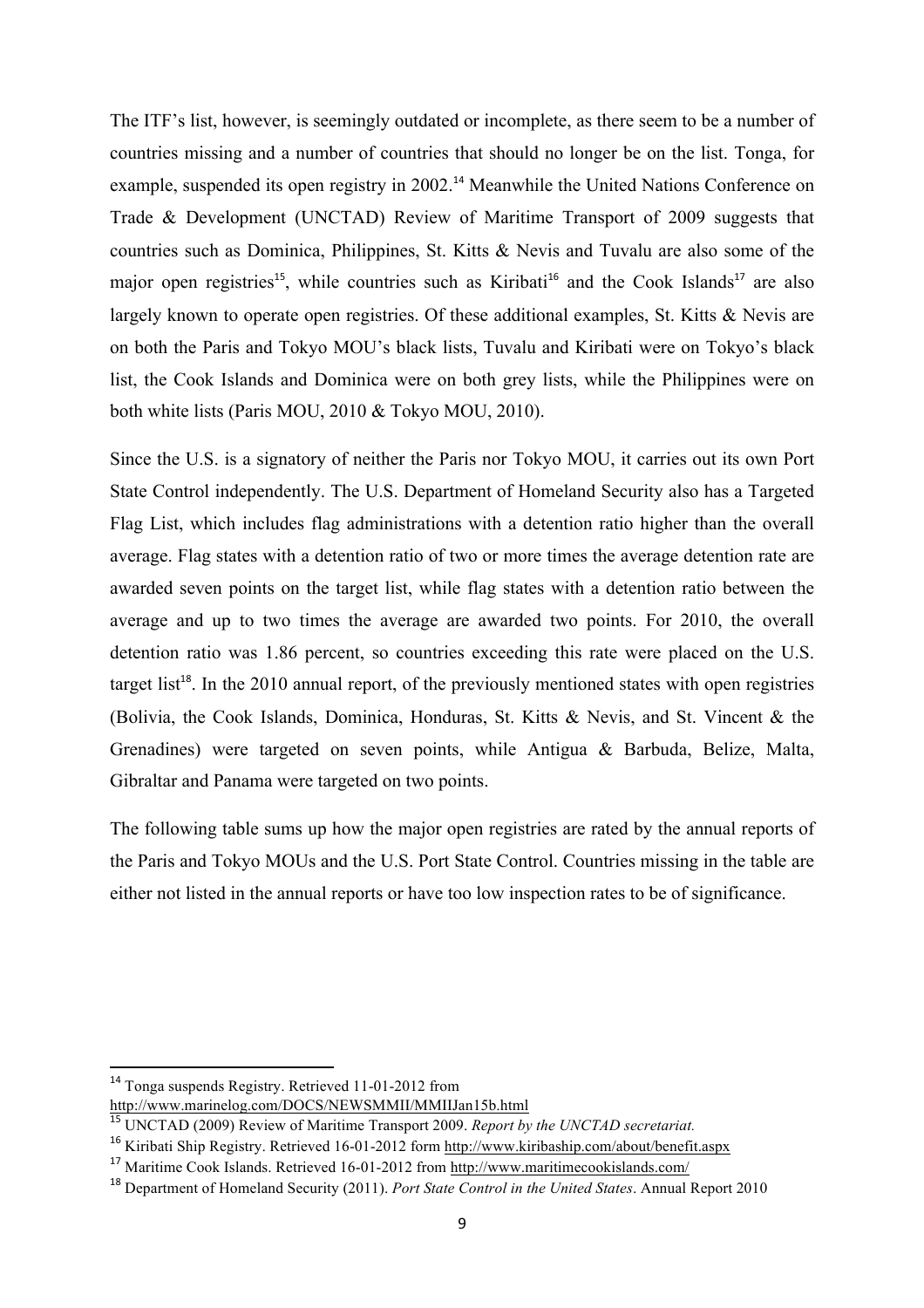|                              | Paris MOU 2010      | Tokyo MOU 2010       | <b>U.S.A. Port State Control</b> |
|------------------------------|---------------------|----------------------|----------------------------------|
|                              | <b>Report</b>       | <b>Report</b>        | <b>2010 Detention Ratio-</b>     |
|                              |                     |                      | <b>Points</b>                    |
| Antigua and                  | White list          | White list           | 2.54% - 2 Points                 |
|                              |                     |                      |                                  |
| <b>Barbuda</b>               |                     |                      |                                  |
| <b>Bahamas</b>               | White list          | White list           | 1.34%                            |
| <b>Barbados</b>              | White list          | Grey list            | 0%                               |
| <b>Belize</b>                | Grey list           | <b>Black</b> list    | 2.63% - 2 Points                 |
| Bermuda (UK)                 | White list          | White list           | 1.34%                            |
| <b>Bolivia</b>               | <b>Black list</b>   | -------------------- | 7 Points                         |
| <b>Burma</b>                 | ------------------- | Grey list            | -------------------              |
| (Myanmar)                    |                     |                      |                                  |
| Cambodia                     | <b>Black</b> list   | <b>Black</b> list    |                                  |
| <b>Cayman Islands</b>        | White list          | White list           | 0.85%                            |
| (UK)                         |                     |                      |                                  |
| Comoros                      | <b>Black list</b>   | -------------------  | ---------------------            |
| <b>Cook Islands</b>          | Grey list           | Grey list            | 22.22% - 7 Points                |
| (NZ)                         |                     |                      |                                  |
| Curaçao (NL)                 | Grey list           | Grey list            | 1.82%                            |
| <b>Cyprus</b>                | White list          | White list           | 1.85%                            |
| <b>Dominica</b>              | Grey list           | Grey list            | 21.43% - 7 Points                |
| Georgia                      | <b>Black list</b>   | <b>Black</b> list    |                                  |
| Gibraltar (UK)               | White list          | Grey list            | 2.52% - 2 Points                 |
| <b>Honduras</b>              | Grey list           | ------------------   | 40% - 7 Points                   |
| Jamaica                      | Grey list           | ------------------   | $0\%$                            |
| Kiribati                     | ------------------  | <b>Black</b> list    | -------------------              |
| Lebanon                      | <b>Black</b> list   | -------------------- | ---------------                  |
| Liberia                      | White list          | White list           | 0.73%                            |
| <b>Malta</b>                 | White list          | Grey list            | 3.43% - 2 Points                 |
| <b>Marshall</b>              | White list          | White list           | 0.86%                            |
| <b>Islands</b>               |                     |                      |                                  |
| Mongolia                     | Grey list           | <b>Black</b> list    |                                  |
| <b>North Korea</b>           | <b>Black list</b>   | <b>Black</b> list    |                                  |
| Panama                       | White list          | White list           | 2.78% - 2 Points                 |
| <b>St. Kitts &amp; Nevis</b> | <b>Black list</b>   | <b>Black</b> list    | 16.67% - 7 Points                |
| St. Vincent &                | <b>Black list</b>   | Grey list            | 15.61% - 7 Points                |
| the Grenadines               |                     |                      |                                  |
| Tuvalu                       | Grey list           | <b>Black</b> list    |                                  |
| Vanuatu                      | Grey list           | White list           | 0.96%                            |

A combination of the Paris and Tokyo MOUs' lists and the U.S. Targeted Flag list suggest that of the identified countries operating open registries, Bolivia, Cambodia, Georgia, North Korea, St. Kitts & Nevis, and St. Vincent & the Grenadines would be the among the worst options in terms of their reputations in Europe, Canada, the U.S. and Asia-Pacific. There are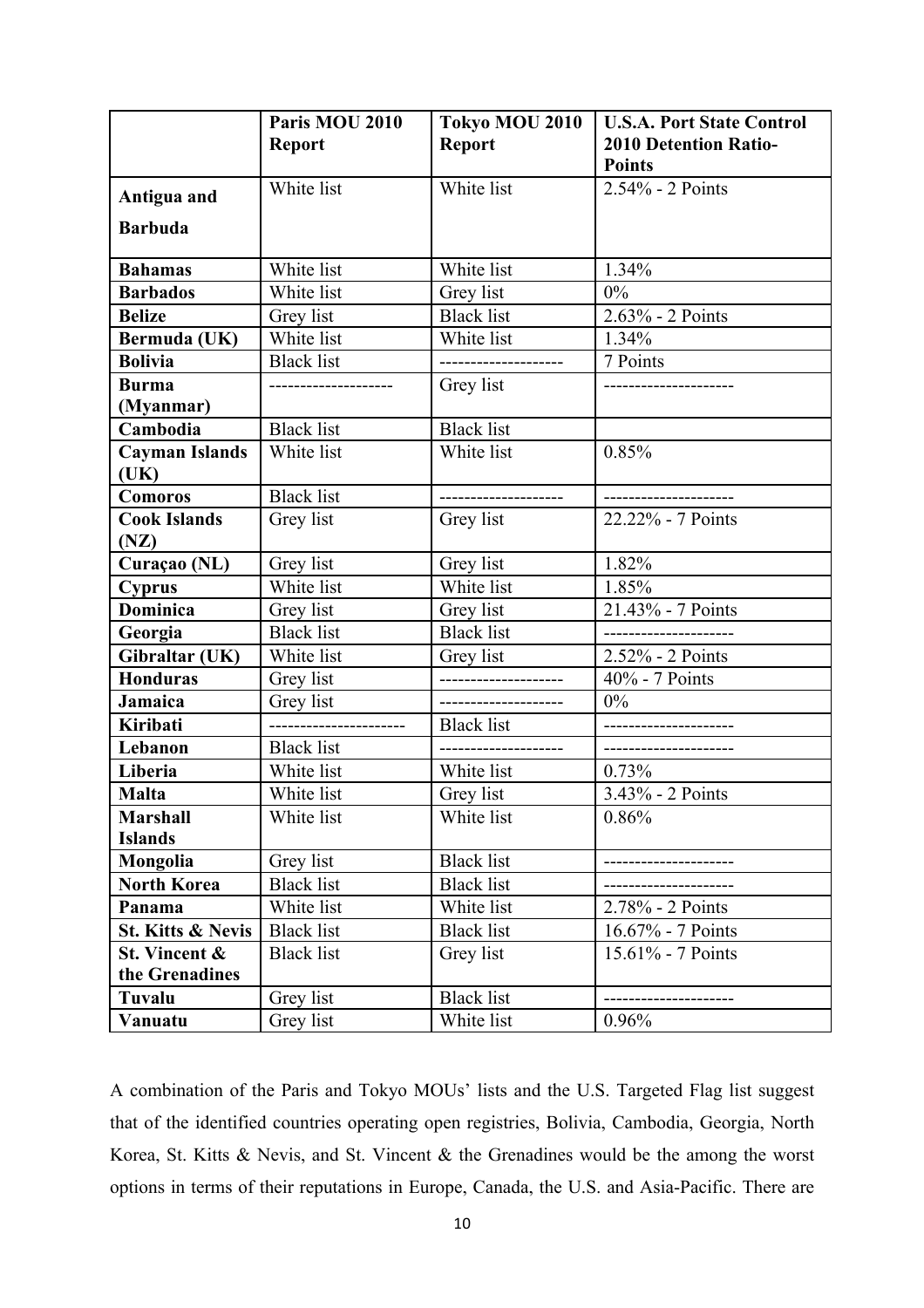only six countries left that operate open registries that are on both the Paris and Tokyo MOUs' white lists and are not targeted by the U.S. list with any points. These are The Bahamas, Bermuda, Cayman Islands, Cyprus, Liberia and the Marshall Islands. For practical purposes, five of these will be investigated in more depth, alongside Panama, which remains the classic example of an open registry and it continues to be the largest flag of registration in the world, in spite of being on the 2-point Target list of the U.S. in 2011.<sup>19</sup> The Cayman Islands will be excluded from the case studies, as they are ranked the worst by the Paris MOU in 2010 among the six countries left. The other five case studies will therefore be Liberia  $(2^{nd}$ largest flag of registration in the world), the Marshall Islands  $3<sup>rd</sup>$  largest flag of registration), Bahamas ( $6<sup>th</sup>$  largest flag of registration in the world), Cyprus ( $10<sup>th</sup>$  largest flag of registration) and Bermuda (ranked highest by the Paris MOU, including countries with closed registries, and  $22<sup>nd</sup>$  largest flag of registration).

Furthermore, of these six cases studies, Cyprus is the only one not mentioned by the UNCTAD as an open registry with an exceptionally young fleets, with the fleets of the other five countries having average ages between 9.6 and 13.6 years. When comparing the age profile of a registry's fleet and the likelihood of the flag being targeted by different Port State Controls, there is a high correlation.<sup>20</sup> Countries with considerably older fleets seem to be more likely to be featured on the black lists of the Paris and Tokyo MOUs, while those with younger fleets tend to be featured on the white lists more often. When deciding what flag an early seastead should fly, it is essential to choose one that has a decent reputation in terms of American, Canadian, European and Asian-Pacific Port State Controls. This suggests that the chosen case studies are among the best available options.

The six case studies will therefore be considered in more detail in terms of general advantages, costs (registration fees, annual fees and taxes) in euros for Cyprus and in U.S. dollars for all other cases, regulations related to flying the flag, including ownership nationality and required documents, and to a lesser extent, corporate and political stability. International Ship Registration Requirements  $(2008)^{21}$  and the websites of the registries are sources of data for the case studies below.

 

<sup>19</sup> United Nations Conference on Trade & Development (2009) Review of Maritime Transport 2009. *Report by the UNCTAD Secretariat*

<sup>20</sup> United Nations Conference on Trade & Development (2009) Review of Maritime Transport 2009. *Report by the UNCTAD Secretariat,* pg. 52

<sup>21</sup> Dickinson, H (2008) International Ship Registration Requirements. *Shipping 'At A Glance' Guide 7*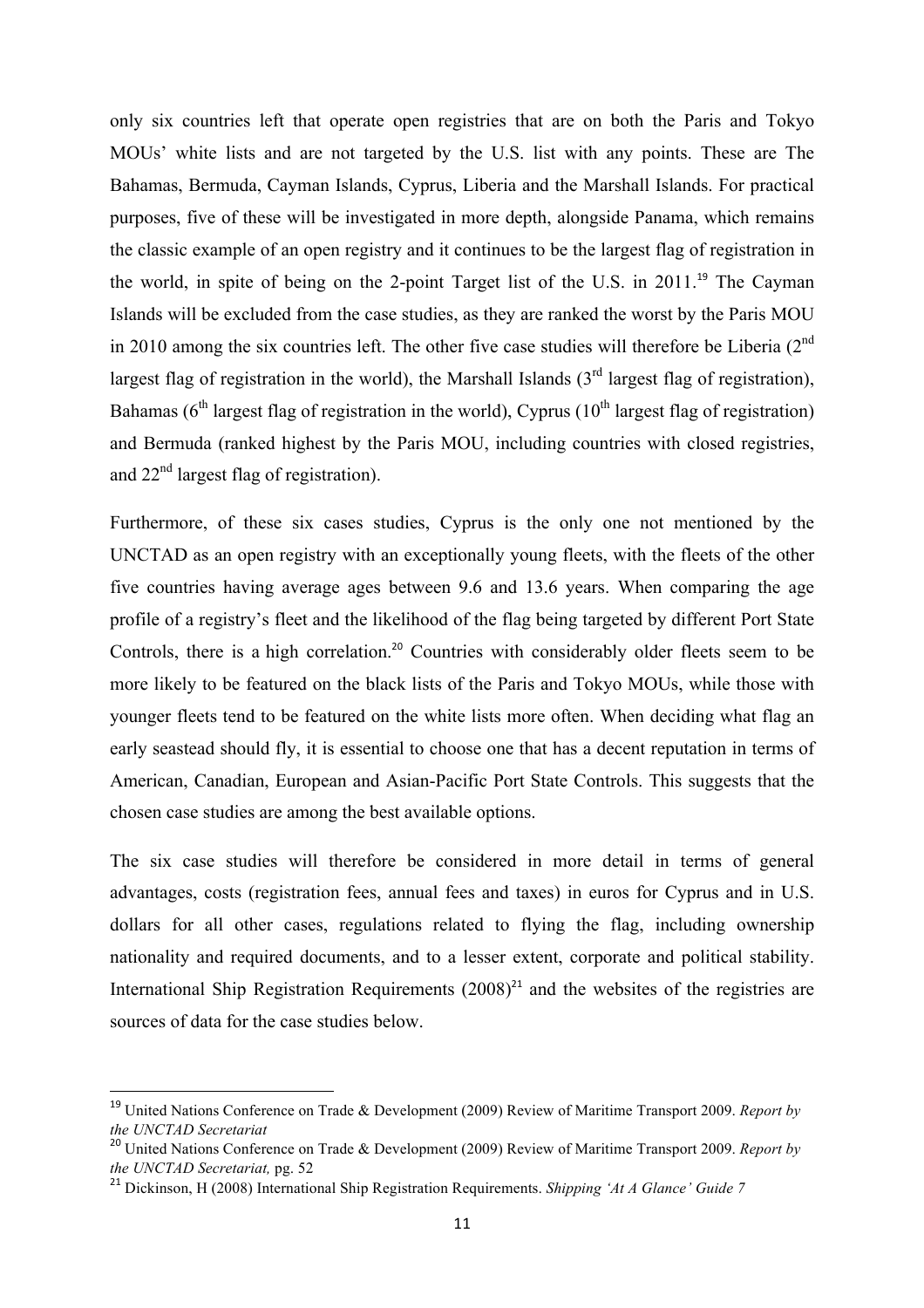### *Panama*<sup>22</sup>



The Panama Register of Ships is the largest in the world. It allows ships to engage in international trade without taxation, and is open to citizens of all nationalities. Panama claims to be one of the best places in the world to register ships. For one, ship owners who register with the Panama Register of Ships receive tax breaks associated with the Panama Maritime Authorities and Panamanian legislation.

Other advantages of the Panama Register include:

- No minimum tonnage requirement for vessel registration, allowing any size or type of vessel to use the Panama Register of Ships.
- Allowance of registration under a Panamanian corporation. Ship owners are able to use an asset protection structure (corporation plus foundation) to register and ensure that the vessel's income and ownership are safe and anonymous.

#### **Costs**<sup>23</sup>

Initial Fees:

- With a Gross Register Tonnage  $(GRT)^{24}$  of 0 2,000, the fee is \$500
- With GRT of  $2,001 5,000$ , the fee is \$2,000
- With GRT of  $5,001 15,000$ , the fee is \$3,000
- With GRT of 15,001 and upwards, the fee is \$3,000 plus \$0.1 for each additional GRT to a maximum of \$6,500
- Special registration costs \$40 per Net Register Tons  $(NRT)^{25}$ , with minimum cost of \$300.

 

<sup>22</sup> Panama Register of Ships. Retrieved from http://www.prlog.org/10074393-panama-register-of-ships.html <sup>23</sup> Consulate General of Panama in London. Retrieved from

http://www.panamaconsul.co.uk/index.php?page=fees\_taxes&hl=en\_US

 $\frac{24}{24}$  Gross register tonnage is the total internal volume of a vessel. A register ton is equivalent to a volume of 100 cubic feet, which, if filled with fresh water, would weigh around 2.8 tons.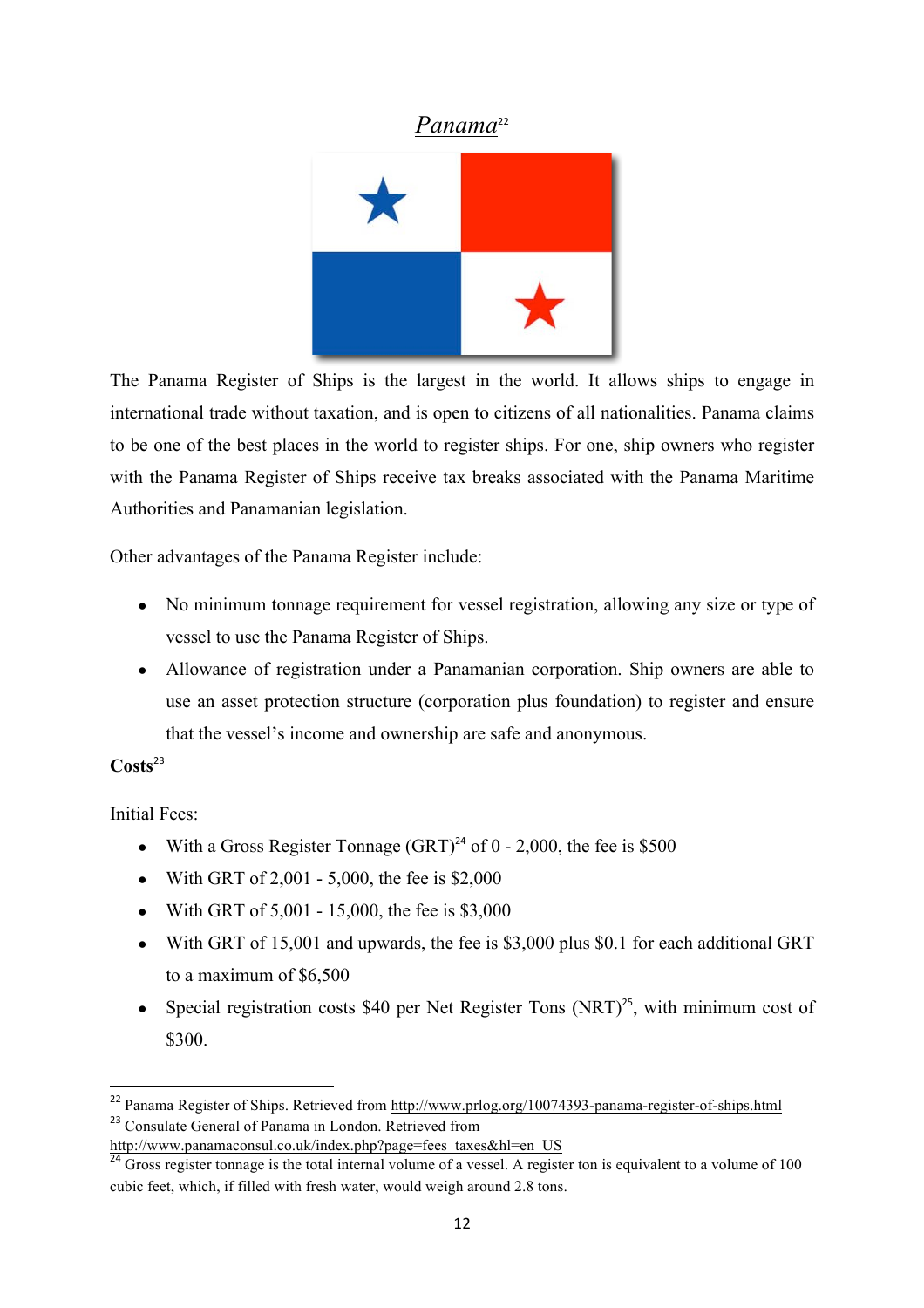Annual Fees:

The annual tonnage tax is \$0.1 per Net Register Tons (NRT) plus an annual single rate (ASR) depending on the type and tonnage of the ship. The type of ship is divided into two groups, the first consisting of general cargo, passenger ships, fishing vessels, dredgers, ferries, tugboats, drilling units and tankers. The second group includes non-self-propelled vessels including scientific research, supply, and submarine vessels, crew boats, exploration, barges, floating dry docks, flat boats and other vessels engaged in stationary activities and in nonprofitable and non-commercial activities.

For the first group, the ASR is as follows:

- $\bullet$  \$1,200 for ships with GRT up to 1,000
- $\bullet$  \$1,800 for ships with GRT of 1,001 to 3,000
- $\bullet$  \$2,000 for ships with GRT of 3,001 to 5,000
- $\bullet$  \$2,700 for ships with GRT of 5,001 to 15,000
- \$3,000 for ships with GRT above 15,000

For the second group, the ASR is as follows:

- \$850 for ships with GRT up to 500
- $\bullet$  \$1,400 for ships with GRT of 501 to 1,000
- \$1,800 for ships with GRT above 1,000

There is also an annual inspection rate. For passenger vessels, for example, the rate is \$900 for ships up to 500 GRT and \$1,800 for ships above 1,600 GRT.

#### **Ownership Requirements**

Ships registered under the Panamanian flag do not need to be owned by a Panamanian corporation or individual, although a legal representative in Panama must be appointed.

#### **Required Documents**<sup>26</sup>

- Evidence of ownership
- Certificate of cancellation from previous registry

<u> 1989 - Andrea Santa Alemania, amerikana amerikana amerikana amerikana amerikana amerikana amerikana amerikan</u>

<sup>&</sup>lt;sup>25</sup> Net register tonnage (NRT) is the total internal volume of a vessel can carry minus the volume of the spaces that do not hold cargo*.*

<sup>26</sup> Dickinson, H (2008) International Ship Registration Requirements. *Shipping 'At A Glance' Guide 7*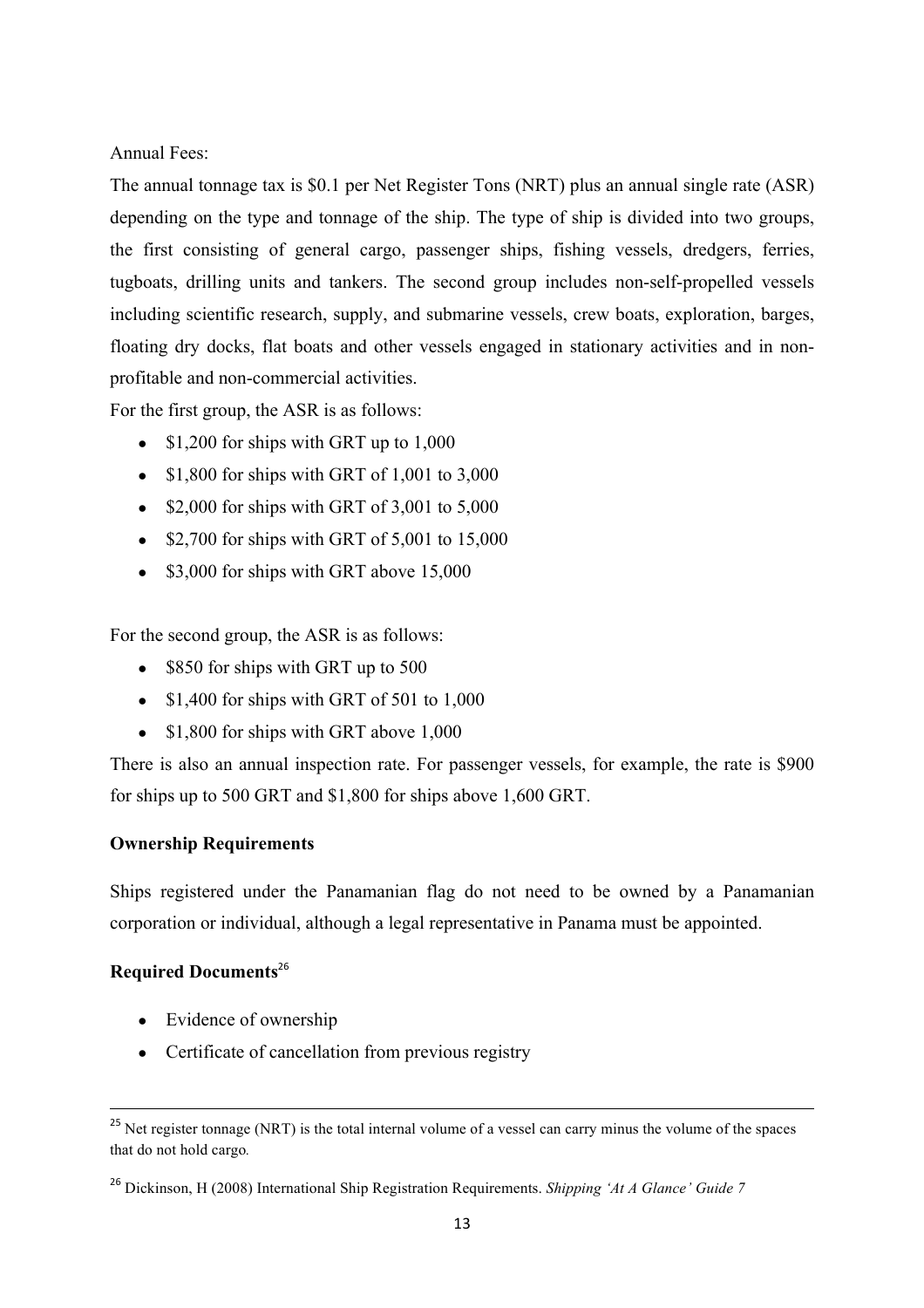- Notarized and legalized power of attorney appointing Panamanian legal representatives
- Measurement certificate issued by an approved classification society
- Certificate of survey for vessels over 20 years old
- Radio license and any agreement entered into with an approved radio accounting authority
- Various safety certificates



The Liberian Registry, the second largest in the world, includes over 3,700 ships, representing 11 percent of the world's oceangoing fleet. Liberia claims to be the world's premier open registry, and attributes this to the quality, efficiency, safety and service it provides. Furthermore, as previously mentioned, the Liberian Registry is also recognized on the white lists of various Port State Control authorities such as the U.S. Coast Guard, as well as the Paris and Tokyo MOUs. Also, according to the U.S. Maritime Administration, Liberianflagged vessels carry more than one-third of the oil imported into the United States.<sup>27</sup>

The Liberian Registry is administered by the Liberian International Ship & Corporate Registry (LISCR, LLC), a U.S. owned and operated company that provides the day-to-day management for the Republic of Liberia's (ROL) ship and corporate registry. The LISCR advertises its registry in terms of its professionalism and commitment to safe and secure shipping, and also claims to be one of the most convenient, efficient, and tax-effective offshore corporate registries in the world.

The Liberian Registry is headquartered in Vienna, Virginia (just outside Washington, D.C.) and maintains offices around the world. Since the LISCR is a U.S.-based company, it may be an especially appealing registry option to American seasteading projects. Alternatively, this

<sup>&</sup>lt;u> 1989 - Johann Stein, fransk politik (d. 1989)</u> <sup>27</sup> Liberian Registry. Retrieved from

http://www.liscr.com/liscr/AboutUs/AboutLiberianRegistry/tabid/206/Default.aspx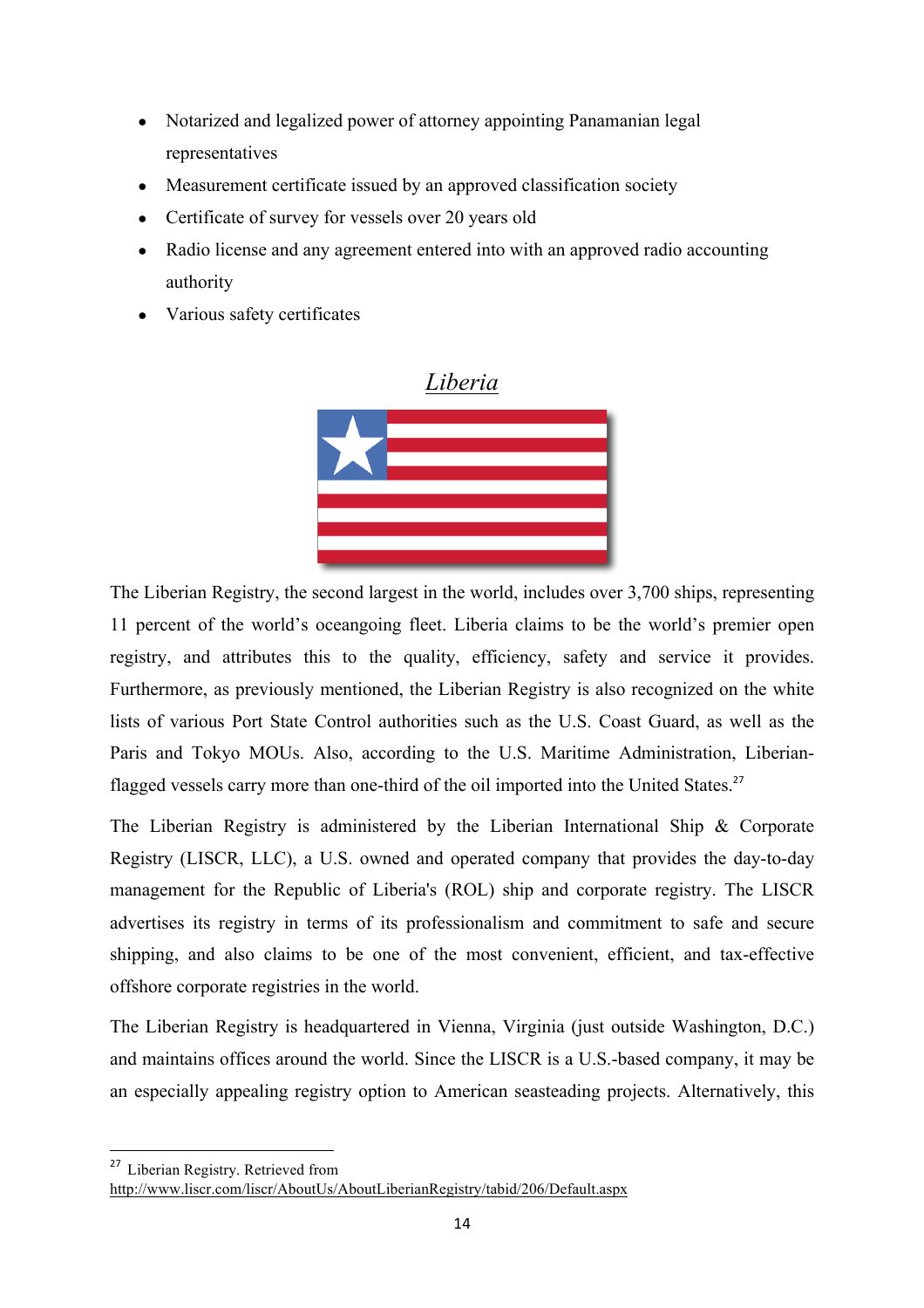may pose some complicating factors in terms of interference by the U.S. government. However, the significance of these concerns is beyond the scope of the present study.

#### **Costs**

All initial registration fees have been waived for any vessel entering the Liberian Registry during the period July 1, 2000 through December 31, 2012. Whether these fees will be waived after 2012 is unclear. Assuming the registration fees will no longer be waived, the costs will be as follows:

- Up to 14,000 NRT, a \$3,825 registration fee and annual fees depending on the NRT, e.g., \$5,100 for 5000 NRT
- For 25,000 NRT, a \$12,575 registration fee and annual fees depending on the NRT, e.g., \$10,800 for 25,000 NRT.

#### **Ownership Requirements**

Liberian citizens, national Liberian corporations, partnerships or activities registered in Liberia as Foreign Maritime Entities (FME) are eligible for registering under Liberia's flag. The allowance of FMEs is the ownership aspect that makes the Liberian Registry an open one, and enables foreigners to register the vessels under its flag.

#### **Required Documents**<sup>28</sup>

For provisional registration, the following documents are required:

- Application for an official number
- Power of attorney (or certified corporate resolutions)
- Bill of sale, builder's certificate or other proof of ownership
- Confirmation of class and statement from class society
- Proof of cancellation or consent to cancellation from previous registry
- Proof that the vessel is free from recorded liens
- Evidence of payment of registration fees and tonnage taxes

Within 30 days of registration:

- Report on safety inspection
- Application for Liberian ship radio license

<sup>28</sup> Dickinson, H (2008) International Ship Registration Requirements. *Shipping 'At A Glance' Guide 7*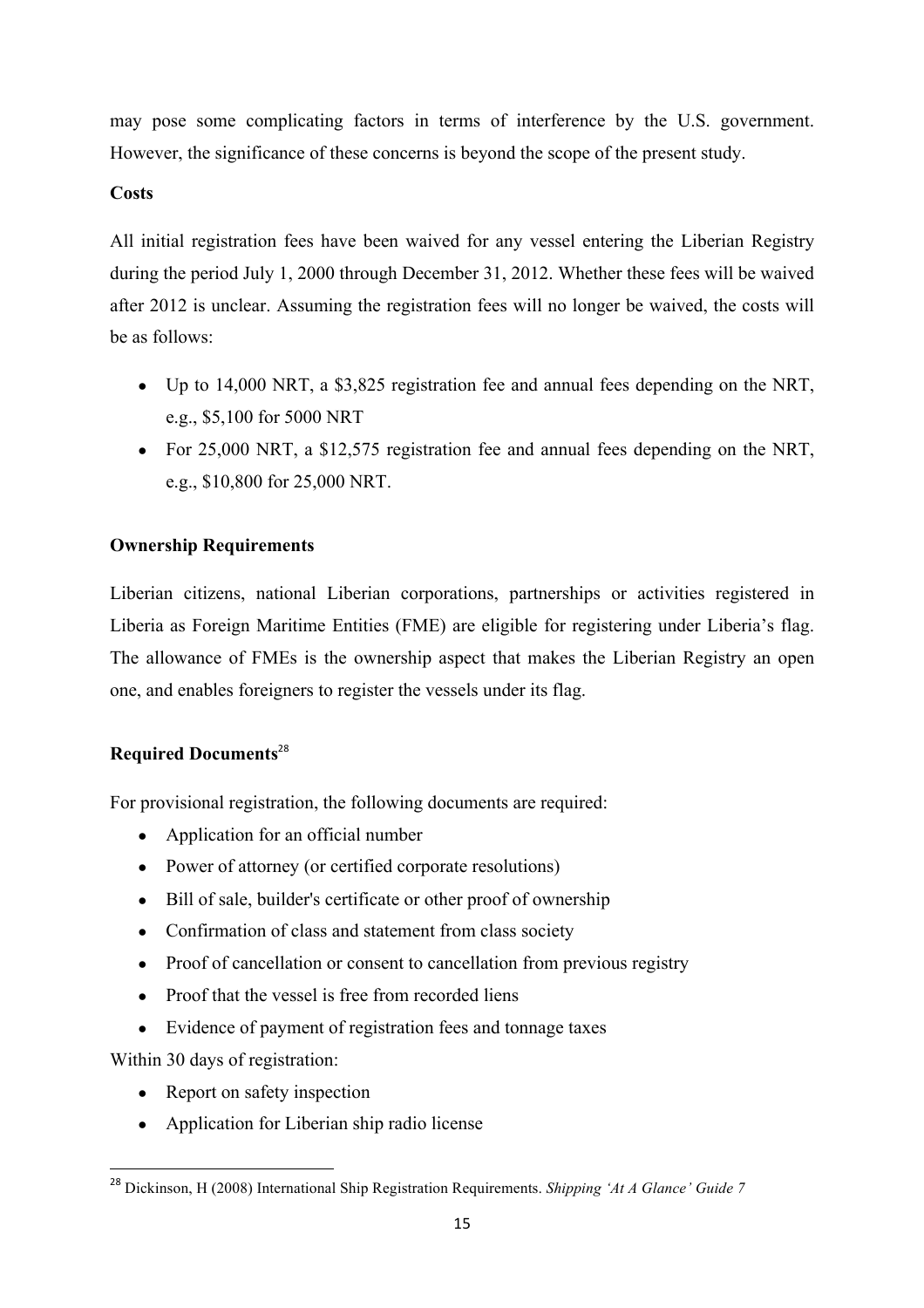• Proof of cancellation from previous registry

For permanent registration, all certificates required to comply with the relevant IMO conventions must have been issued by an authorized classification society.



## *The Bahamas<sup>29</sup>*

The Bahamas Maritime Authority ("the Authority") is a semi-autonomous statutory corporation that was formed in 1995 in order to establish what it claims to be an efficient and responsive administrative vehicle for registration of vessels, and for the enforcement of safety requirements. The Authority has offices in Nassau, London, New York, and Tokyo, and it represents The Bahamas at the IMO. The Authority aims to attract high quality tonnage, asserting that it maintains the highest international standards of safety and operation.

Ship registration is one of the newer industries in The Bahamas, but it is already ranked 6th when it comes to the world's largest fleet. Since the Merchant Shipping Act of 1976, more than 1,000 ships have registered and fly the Bahamian flag. Among the shipping companies who registered are Chevron, Teekay Shipping, Exxon Industries, and Maersk Line. Luxury cruise ship companies registered in The Bahamas include those run by the Holland America Line and the Norwegian Cruise Line.

#### **Costs**

<u> 1989 - Johann Stein, fransk politik (d. 1989)</u>

Registration fees are \$1.20 per NRT for ships with NRT of 5,000 or less. For ships with more than 5,000 NRT, registration fees are \$1.10 per NRT. For example, it costs \$5,500 to register a ship with NRT of 5,000, and \$27,500 to register one with NRT of 25,000.

<sup>&</sup>lt;sup>29</sup> The Bahamas Maritime Authority. Retrieved from http://www.bahamasmaritime.com/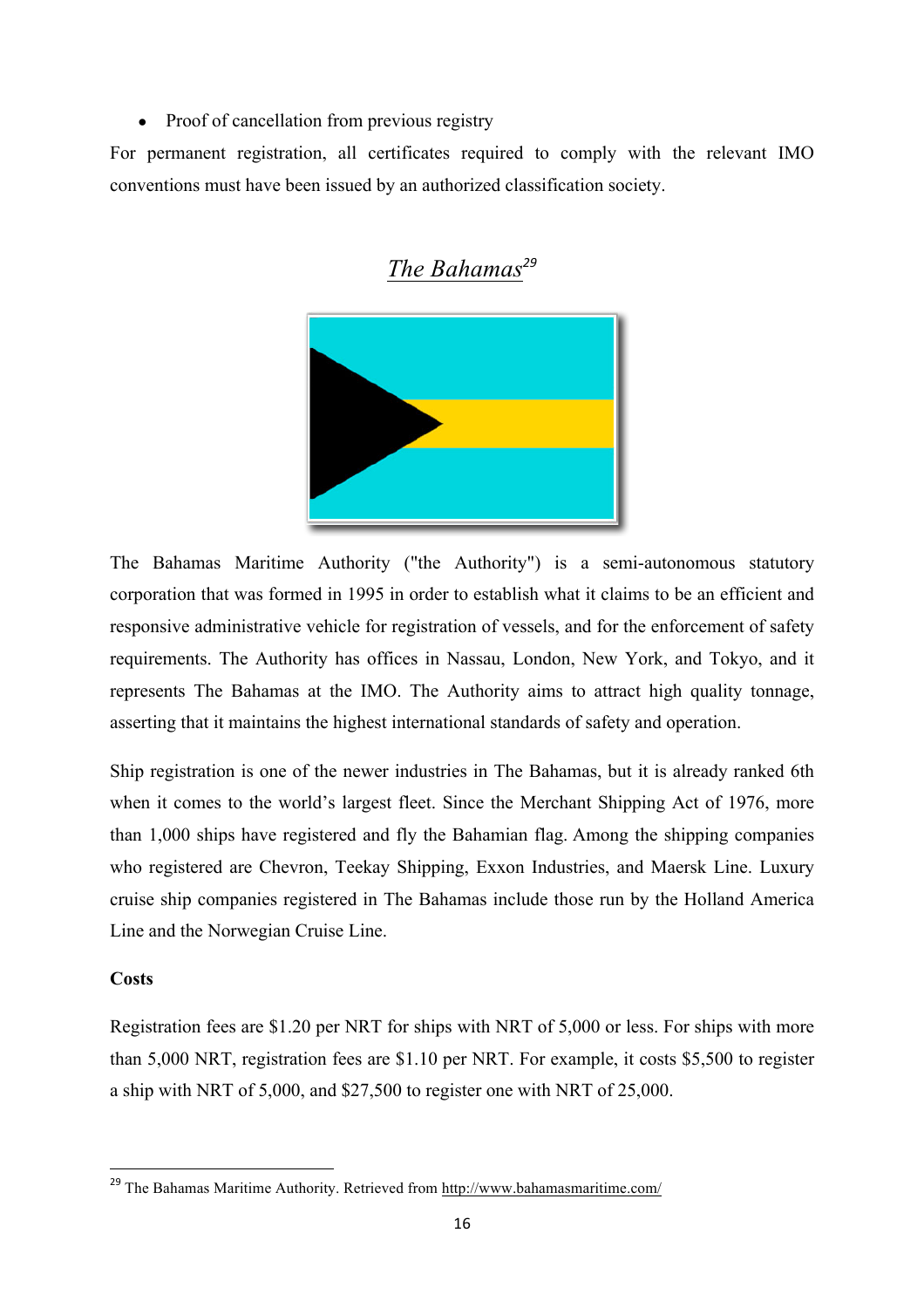Annual tonnage dues amount to 10 percent of the NRT (i.e., \$0.10 per NRT), with an additional \$1,500 for ships under 25,000 NRT. For ships above 25,000 NRT, the dues are \$0.11 per NRT plus \$1,500. For example, it costs \$1,660 to register a ship with 1,600 NRT, \$2,000 for 5,000 NRT, up to \$4,000 for 24,999 NRT, and \$4,250 for 25,000 NRT.

Ships flying the Bahamian flag pay no additional taxes to the government of The Bahamas. Foreign-owned ships of more than 150 GRT are also exempted from customs duties and documentary stamps fees.

#### **Ownership Requirements**

There is no requirement for local ownership of a Bahamian registered ship. The ship is required to be surveyed on first registration and inspected annually thereafter.

Foreigners may serve as officers and crewmembers in the registered ships provided that the officers hold professional certification from The Bahamas Maritime Authority and the crewmembers hold national certifications conforming to Standards of Training, Certification & Watching regulations.

#### **Additional Requirements & Documents**

The government of The Bahamas imposes fairly rigid standards to make its ship registration as responsible as possible. For a ship to be catalogued, it must be less than 12 years old, weigh more than 1,600 NRT, and be occupied in international trade. Some ships over 12 years old can be registered, but only under certain select conditions. Owners of smaller vessels are given special consideration such as reduced fees and tariffs.

#### **Required Documents**<sup>30</sup>

- Evidence of ownership (e.g., bill of sale or builder's certificate)
- Declaration of ownership

- Certified copy of the certificate of incorporation
- Evidence of the cancellation of previous registry
- Evidence that no liens have been recorded against the ship or the applicant
- Certificate of tonnage measurement
- Particulars of radio and radio accounting authority details

<sup>30</sup> Dickinson, H (2008) International Ship Registration Requirements. *Shipping 'At A Glance' Guide 7*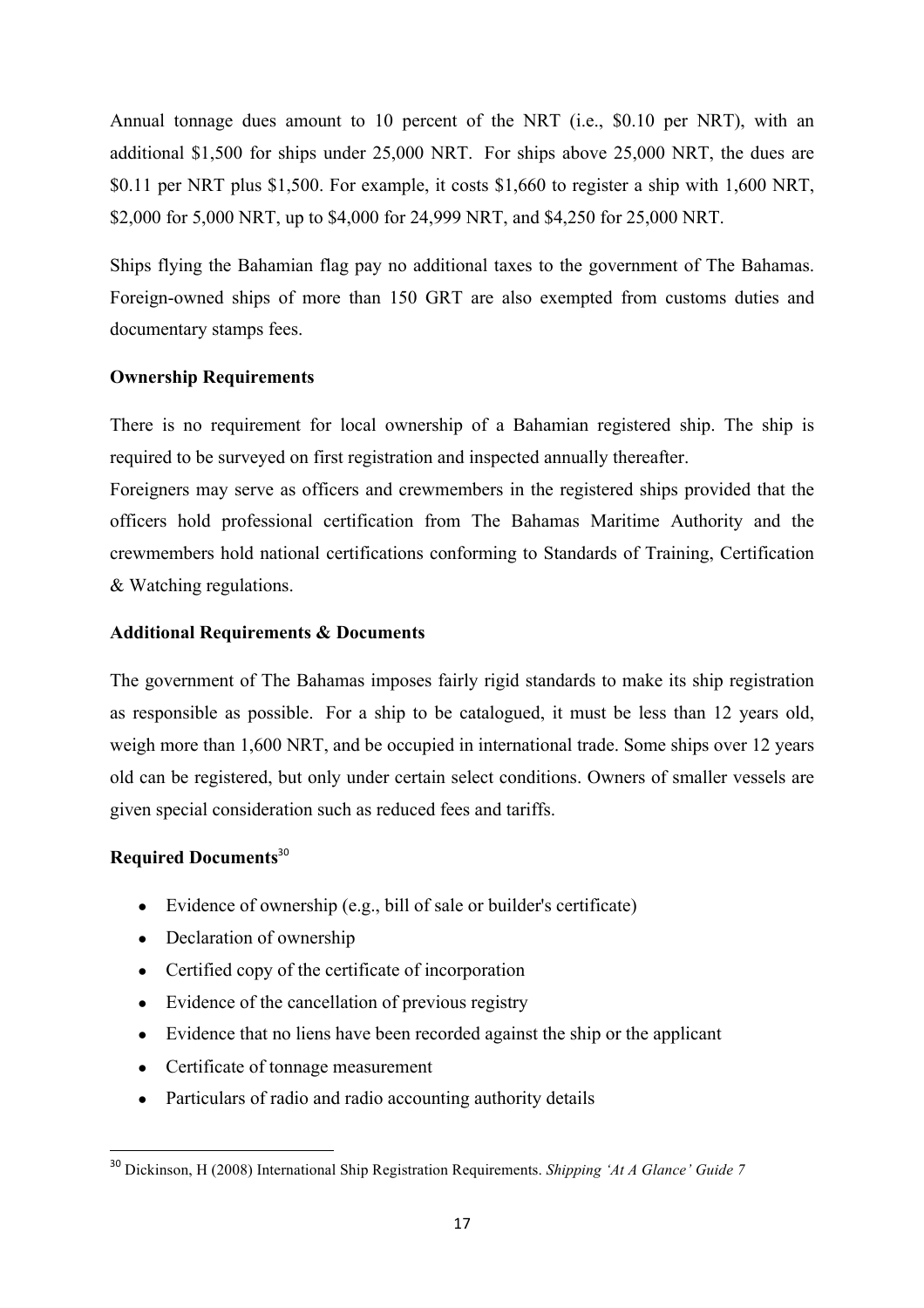- Name of managing owner or manager if vessel is owned by a company
- Carving and marking note duly completed
- Survey certificate
- Details of number of crew the vessel is certified to carry
- Application for signal letters and confirmation that radio transmitter set is installed on the vessel
- Application for safe manning certificates
- Application for Maritime Mobile Service Identity number
- SOLAS certificates
- Load line certificate

#### **Additional Advantages**

The success of ship registration in The Bahamas is attributed to several factors, such as political and judicial stability, a good business and financial environment, strategic location, popularity as a tourist destination, modern and well-equipped harbors, and the registries adherence to international standards and principles.

### *Bermuda*



The Bermuda Department of Maritime Administration claims to be a high-quality shipping register and maritime administration, providing a high standard of service, information, and support to its customers and their businesses, while ensuring that Bermudan ships still meet all international safety and regulatory requirements. It states that it will continuously review its performance and seek to improve its services and support to achieve this.

The Bermuda Registry also claims the following advantages<sup>31</sup>:

- A strong and clear legal system based on U.K. maritime law
- A politically stable jurisdiction

<sup>&</sup>lt;sup>31</sup> Bermuda Ship Registry. Retrieved from http://bermudashipping.bm/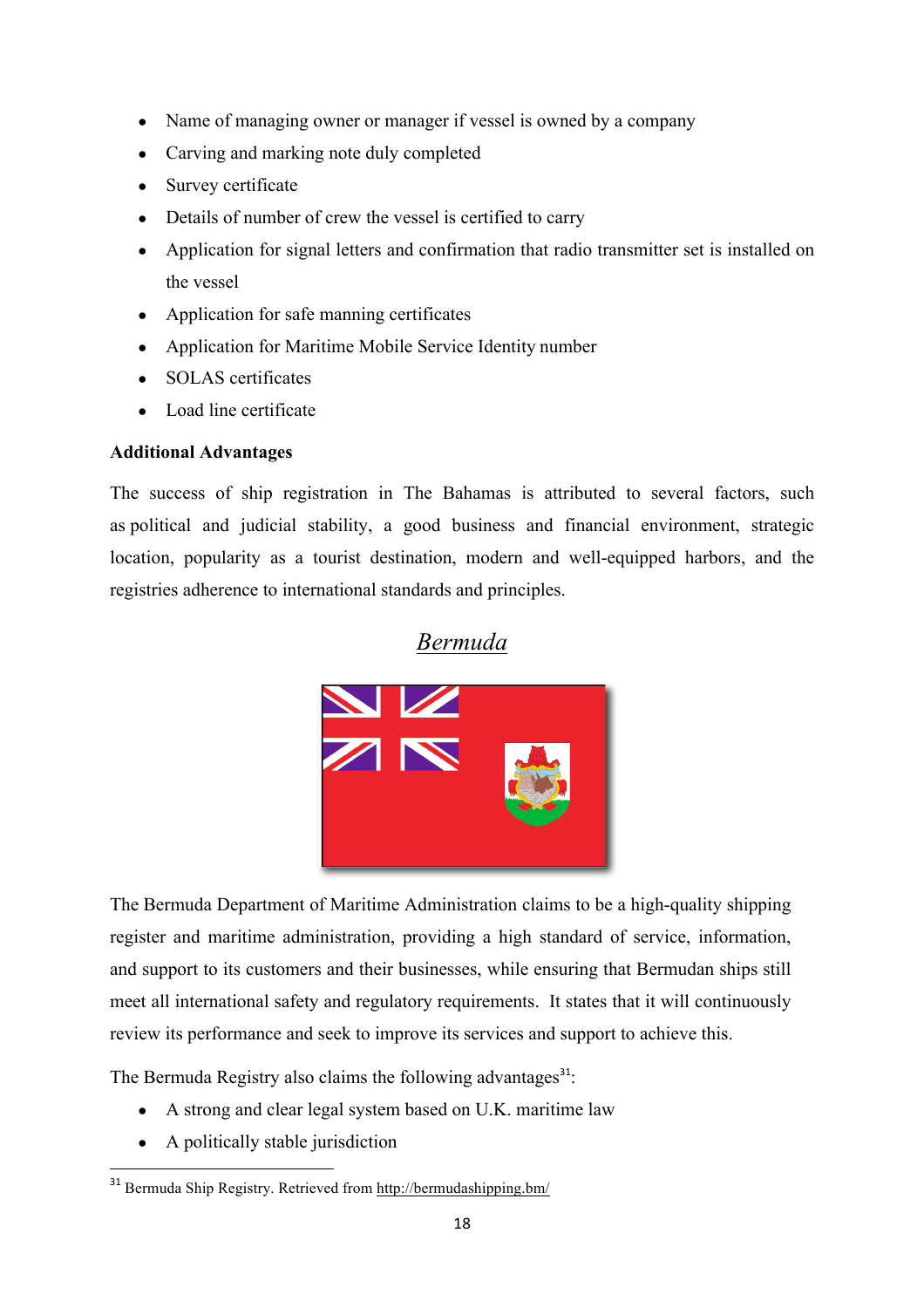- Clear positions on the priority of mortgages
- $\bullet$  A British flag part of the Red Ensign Group
- A registry that is open 24 hours a day to suit all possible time zones
- A flag that is at the top of the Paris MOU white list for Port State Control

#### **Costs**<sup>32</sup>

#### Registration Fee**:**

There is a registration fee of \$3,000 for ships weighing less than 10,000 NRT. For ships between 10,000 and 50,000 NRT, the fee is \$3,000 plus \$0.30 for each ton in excess of 10,000 NRT. The registration fee for ships exceeding 50,000 NRT is \$15,000.

For the transfer of a second ship in the same ownership or management within a 12-month period the above fees are reduced, and thereafter the third and subsequent ships are charged a \$1,000 registration fee.

#### Annual Fees**:**

For ships weighing less than 10,000 NRT, the annual fee is \$3,000. For ships between 10,000 NRT and 50,000 NRT the fee is \$3,000 with an additional fee of \$0.22 for each ton in excess of 10,000 NRT. For ships weighing more than 50,000 NRT, the fee is \$11,800 plus an additional fee of \$0.17 for each ton in excess of 50,000 NRT, with a maximum fee of \$30,000.

#### **Ownership Requirements**

<u> 1989 - Johann Stein, fransk politik (d. 1989)</u>

Registering under the Bermuda flag entails comparably strict regulations with regard to the owner of the ship.

Ownership of Bermudan ships is divided into 64 indivisible shares. It is a requirement that a majority of the shares (at least 33) are owned by "qualified" persons. In general these are: British citizens, citizens of British dependent territories, body corporates registered in the U.K. or U.K. dependent territories, or body corporates registered in the European Union or the European Economic Area.<sup>33</sup>

<sup>32</sup> Dickinson, H (2008) International Ship Registration Requirements. *Shipping 'At A Glance' Guide 7*

<sup>&</sup>lt;sup>33</sup> Bermuda Registry Requirements. Retrieved from http://www.bermudashipping.bm/registry/registryrequirements/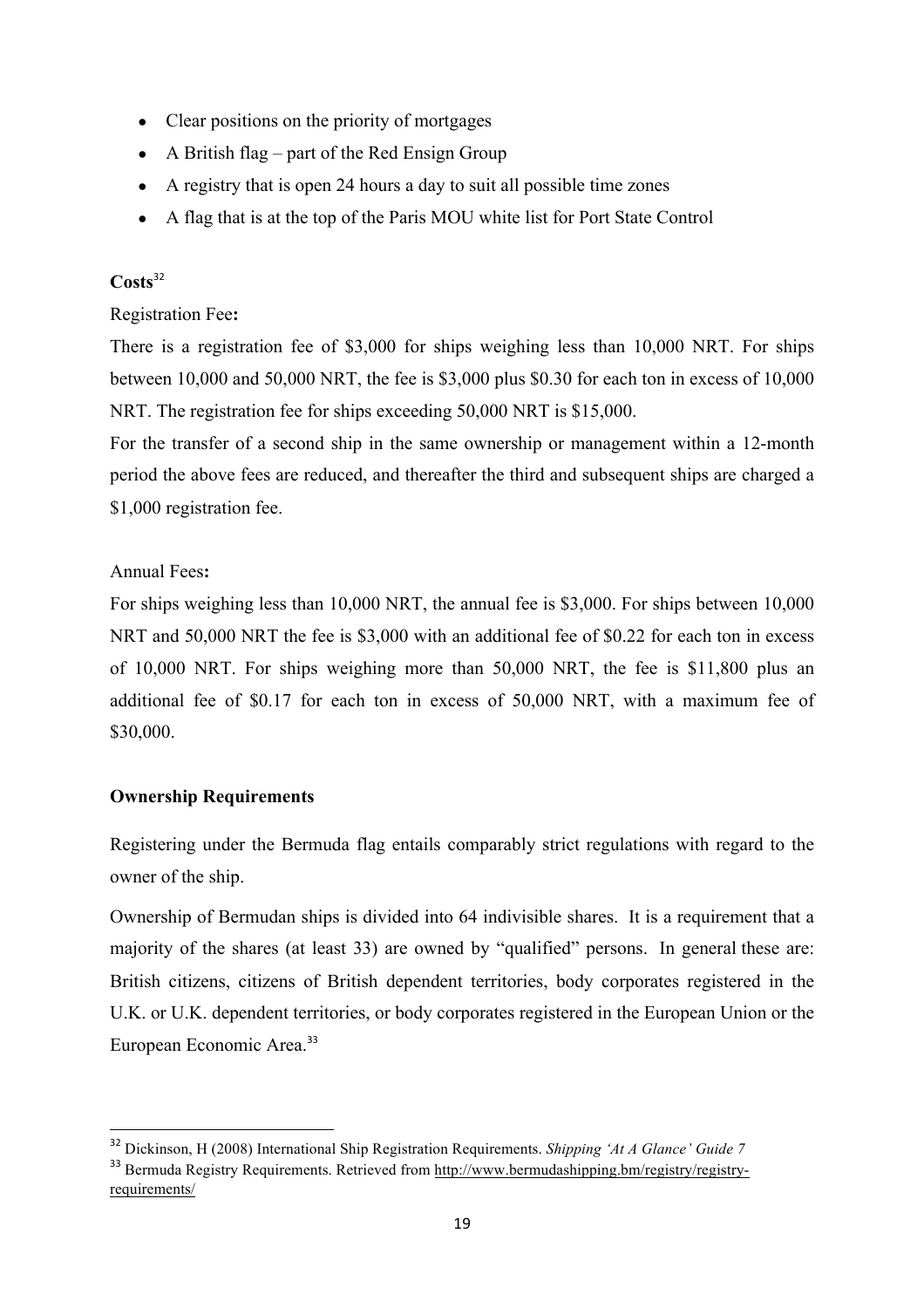#### **Required Documents**<sup>34</sup>

- Application for name approval
- Evidence of ownership (e.g., builder's certificate or bills of sale)
- The appointment of an authorized officer
- Declaration of ownership and a certificate of survey

Companies must also send a certified copy of their certificate of incorporation, as well as their memorandum and articles of association.



#### **Registration Fees**<sup>35</sup>

<u> 1989 - Johann Stein, fransk politik (d. 1989)</u>

Although Cyprus has much to offer in terms of infrastructure and maritime administration, the biggest advantages offered by the Cyprus Ship Registry are its low costs. Cyprus is considered to be among the most competitive shipping centers in the world, in terms of both registration and fees. For non-passenger vessels, the fees are:

- $\bullet$   $\in$  60.170860 for each gross ton with GRT up to 5,000
- $\bullet$   $\epsilon$ 0.136688 for each gross ton with GRT between 5,001-10,000
- $\bullet$   $\epsilon$ 0.068344 for each gross ton with GRT over 10,000

The minimum fee is  $\epsilon$ 213.58 and the maximum fee is  $\epsilon$ 5,125.80.

For passenger ships, the fees are  $\epsilon$ 0.256290 for each gross ton with a minimum fee of €427.15. Therefore, a passenger ship with GRT of 5,000 will have to pay €1,281.45 in registration fees while a ship with GRT of 25,000 would pay  $\epsilon$ 6,407.25 in registration fees.

The annual tonnage taxes for vessels of average age (10 years) will be  $\epsilon$ 2,716.67 for a vessel with 5,000 gross units, and up to  $\epsilon$ 7,073.60 for a vessel with 25,000 gross units.

<sup>34</sup> Dickinson, H (2008) International Ship Registration Requirements. *Shipping 'At A Glance' Guide 7* <sup>35</sup> Registration Fees. Retrieved from

http://www.mcw.gov.cy/mcw/dms/dms.nsf/feesship\_en/feesship\_en?OpenDocument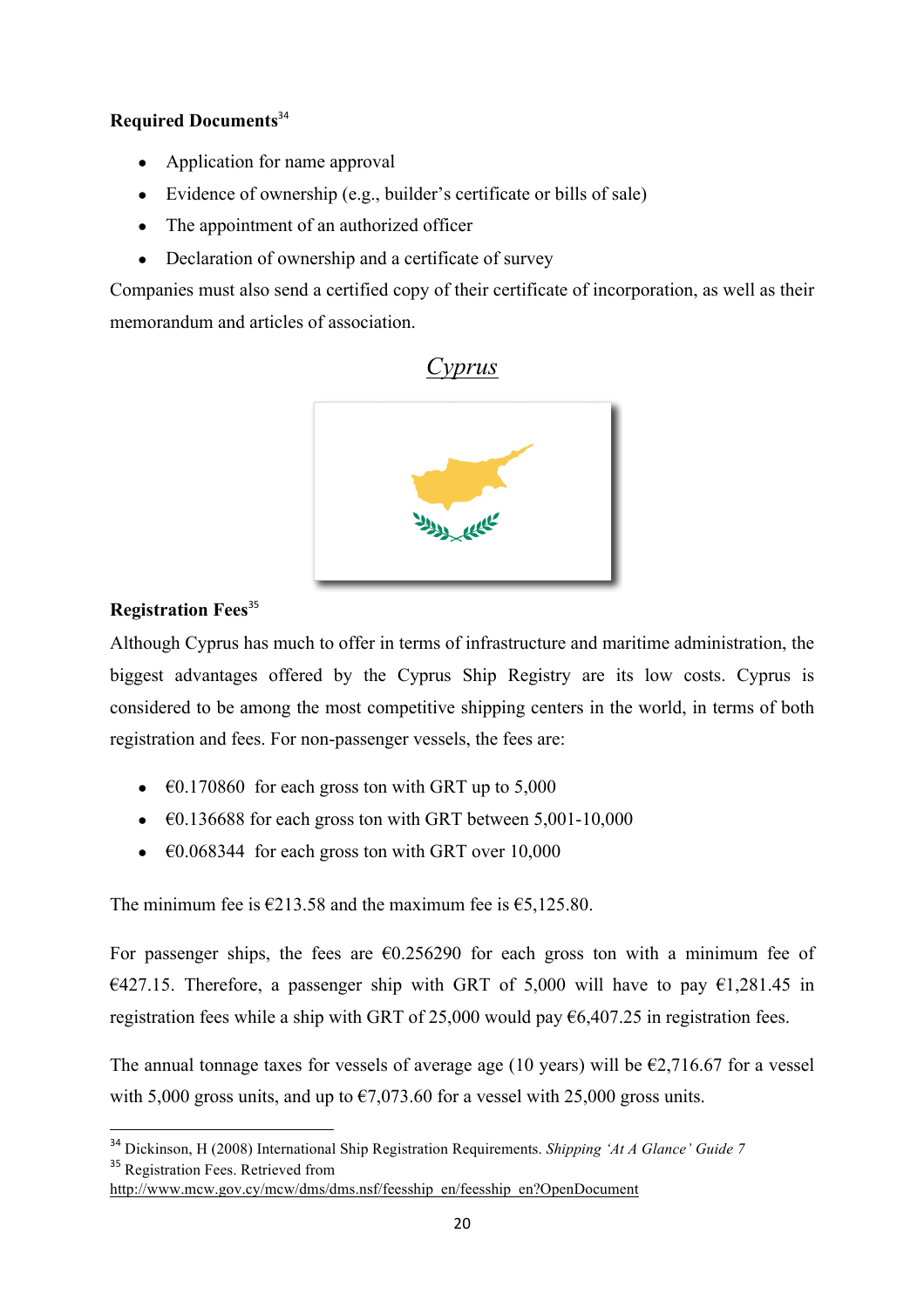#### **Ownership Requirements**<sup>36</sup>

More than half the ownership shares in the ship must be owned by a Cypriot national, a company established and having its registered office in Cyprus or, with specific authorization, by a company registered outside of Cyprus but controlled by Cypriots. Applications for registration of ships must be made through Cypriot lawyers. Additionally, the ship must be surveyed by an approved classification society at the time of registration.

These requirements show that Cyprus, like Bermuda, has stricter than average rules when it comes to owner nationality. However, since Cyprus is part of the European Union, citizens of other member states are given the same benefits in terms of flag registration as Cypriot nationals, as long as they appoint an authorized Cypriot representative. Still, these owner restrictions make the flag of Cyprus less desirable than the alternatives, and the registry might be better labeled as "semi-open" in terms of its requirements.

#### **Additional Requirements & Documents**

Vessels that are banned by any MOU or a port state on grounds of safety, pollution prevention or security concerns are not considered under Cyprus' Ship Registry. Furthermore, vessels are not accepted for registration if Port State Control authorities have detained them for the above reasons three or more times in the two years prior to the date of application by the registry.

#### **Required Documents**<sup>37</sup>

For provisional registration:

- Certificate of deletion or confirmation from the previous registry regarding ownership of the ship
- Notarized and legalized bill of sale
- Resolutions of the directors of the owning company plus any power of attorney executed pursuant thereto
- Declaration of ownership and appointment of ship's husband
- Application for a radio license

<u> 1989 - Johann Stein, fransk politik (d. 1989)</u>

• Copy of the current tonnage certificate.

For permanent registration (within 9 months):

• Cypriot tonnage certificate and the certificate of survey

<sup>36</sup> Dickinson, H (2008) International Ship Registration Requirements. *Shipping 'At A Glance' Guide 7*

<sup>37</sup> Dickinson, H (2008) International Ship Registration Requirements. *Shipping 'At A Glance' Guide 7*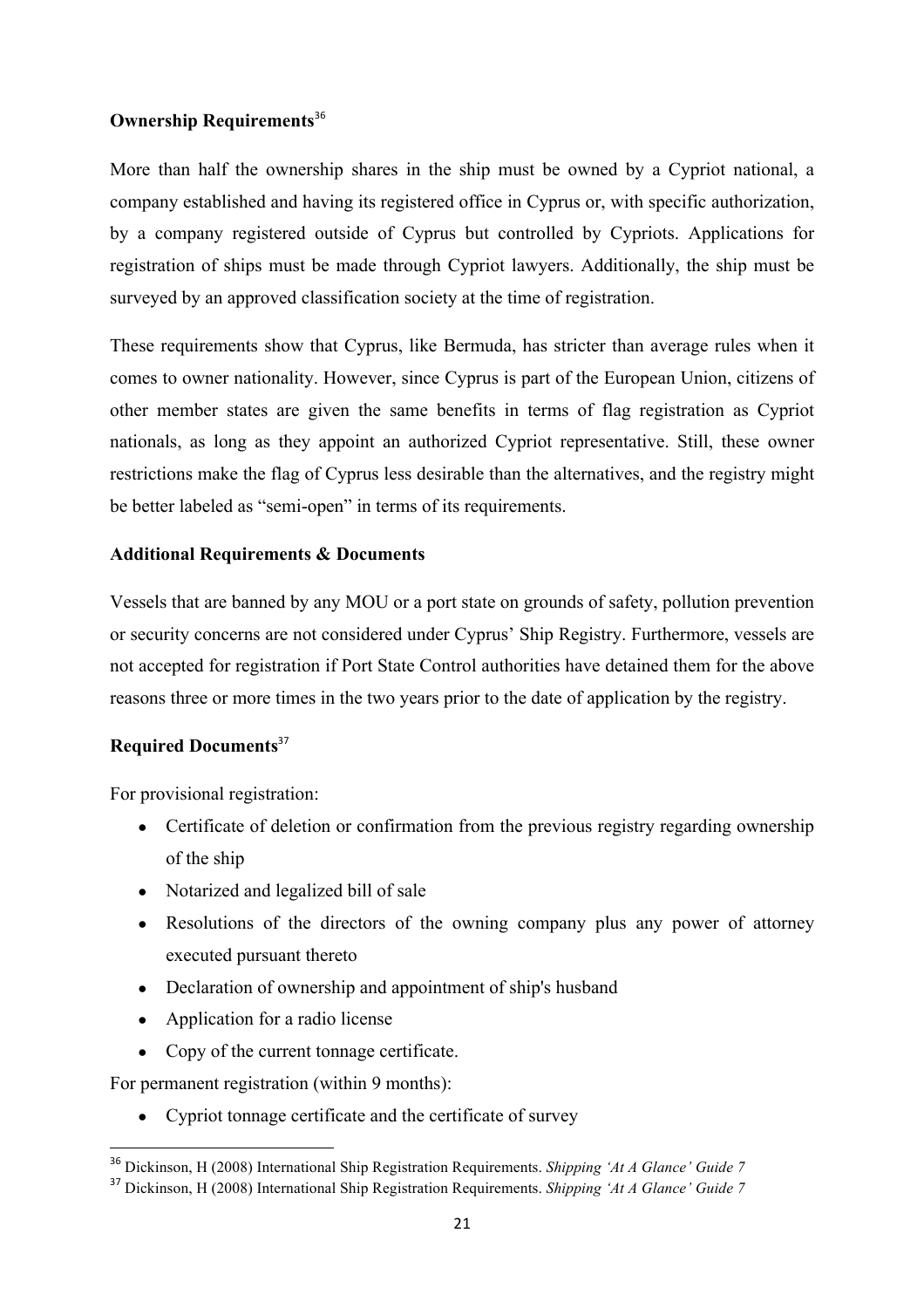- Certificate of deletion from the previous registry (unless already submitted)
- Copies of all statutory certificates
- Completed carving and marking note and a copy of the agreement with the radio accounting authority regarding payment of radio license fees

#### **Additional Advantages**<sup>38</sup>

- Double Tax Treaties, which provide mechanisms for avoiding being taxed in multiple countries on the same activity, with 43 countries.
- No taxes on profits from the operation or management of a Cypriot-registered vessel or on dividends received from a ship owning company.
- No capital gains tax on the sale or transfer of a Cypriot-registered vessel or the shares of a ship owning company.
- No estate duty on the inheritance of shares in a ship-owning company.
- No income tax on the earnings of officers and crew.
- No stamp duty on ship mortgage deeds or other security documents.
- Signatory to numerous international maritime conventions.
- Bilateral agreements with 29 countries, through which ships registered in Cyprus receive either national or favored nation treatment in the ports of other countries.

### *Marshall Islands*



The Marshall Islands Ship Registry, The Maritime Services Group of International Registries Inc., like many of the other registries examined in this paper, claims to provide the highest quality ship registry services and flag state administration found anywhere in the world, due to their "understanding of the need to balance timely and effective vessel registration and compliance under the provisions of the UN, UNCLOS, international regulations, procedures and practices contained in IMO instruments and other mandatory instruments to which the

<sup>38</sup> Why Cyprus. Retrieved from

http://www.mcw.gov.cy/mcw/dms/dms.nsf/whycyp\_en/whycyp\_en?OpenDocument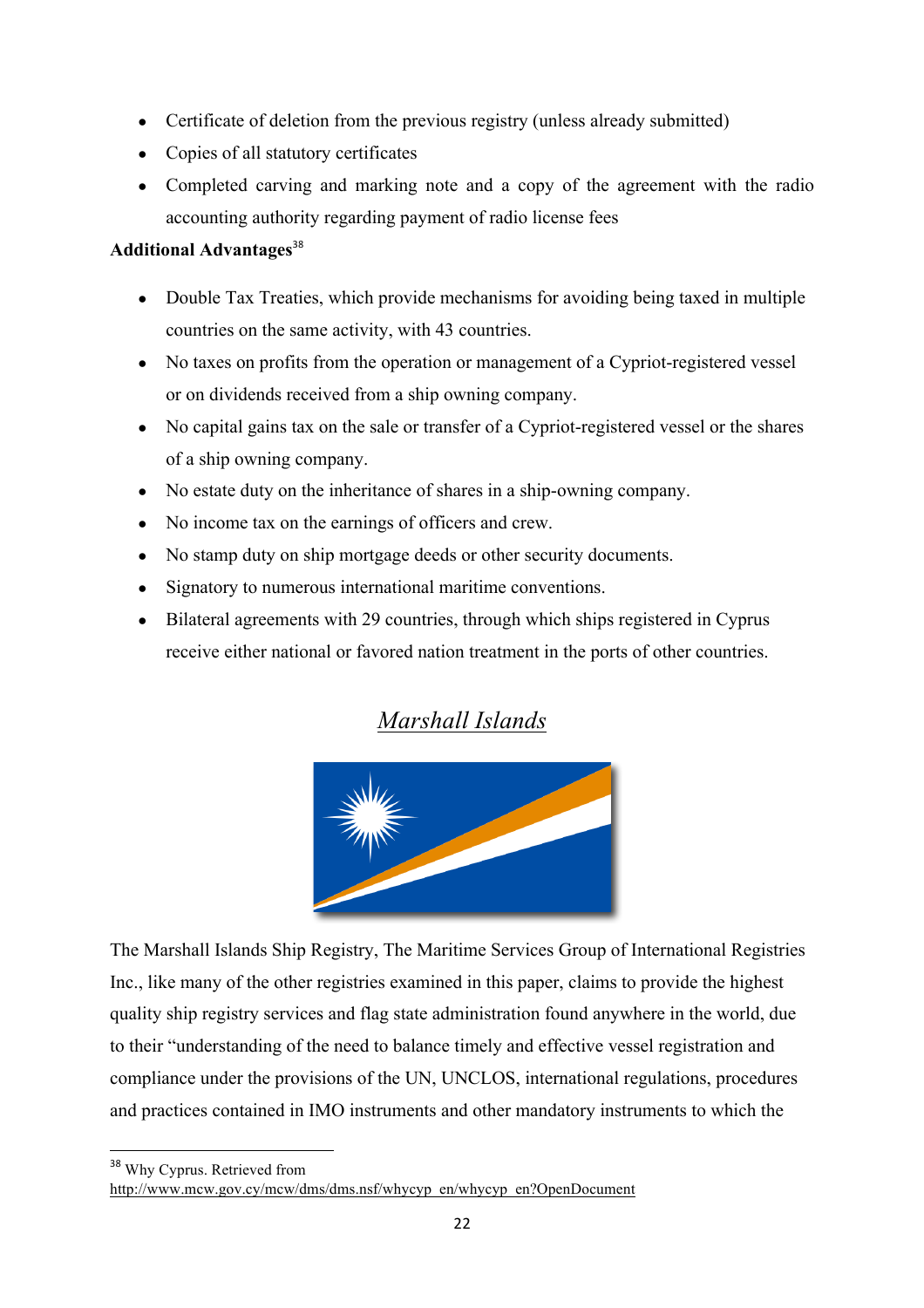Marshall Islands is a party, with the professional knowledge of, and pragmatic appreciation for, the complexities of conducting international trade without unnecessary interference". <sup>39</sup>

Furthermore, the Marshall Islands Maritime Registry claims the following advantages of registering with them:<sup>40</sup>

- Over 60 years of experience administering vessel registries.
- Decentralized operations to provide customers with 24-hour service from their 23 worldwide offices in Asia, Europe and the United States.
- Active delegation and a permanent representative at the International Maritime Organization (IMO) who participates in all of the committee and subcommittee meetings.
- Confidence from International lending institutions and shipbuilders in its vessel registration, documentation and preferred ship mortgage recordation standards and procedures.
- Legislation that permits the registration of a vessel that is still subject to a recorded mortgage in its previous country of registry. Therefore, foreign mortgage liens can accompany the vessel into the Registry.
- A worldwide network of nautical inspectors who conduct in-port inspections and respond to ship owner and operator needs, in an effort to meet international standards.
- An information network of Marine Safety Advisories that gets distributed to ship owners and operators to explain changes to international shipping regulations, security bulletins and Port State Control activities to help avoid unnecessary delays and compliance problems.
- A Maritime Services Group that is ISO 9001:2008 certified. ISO (International Organization for Standardization) is a series of five international standards on quality management and assurances.

#### **Costs**

<u> 1989 - Johann Stein, fransk politik (d. 1989)</u>

Besides the initial registration fees, the main annual fees are the tonnage fees, the Marshall Islands International Participation fee (MIIP) and the Marine Service Safety fees.<sup>41</sup>

<sup>39</sup> International Registries, Inc. Retrieved from http://www.register-iri.com/index.cfm

<sup>40</sup> International Registries, Inc. Retrieved from http://www.register-iri.com/index.cfm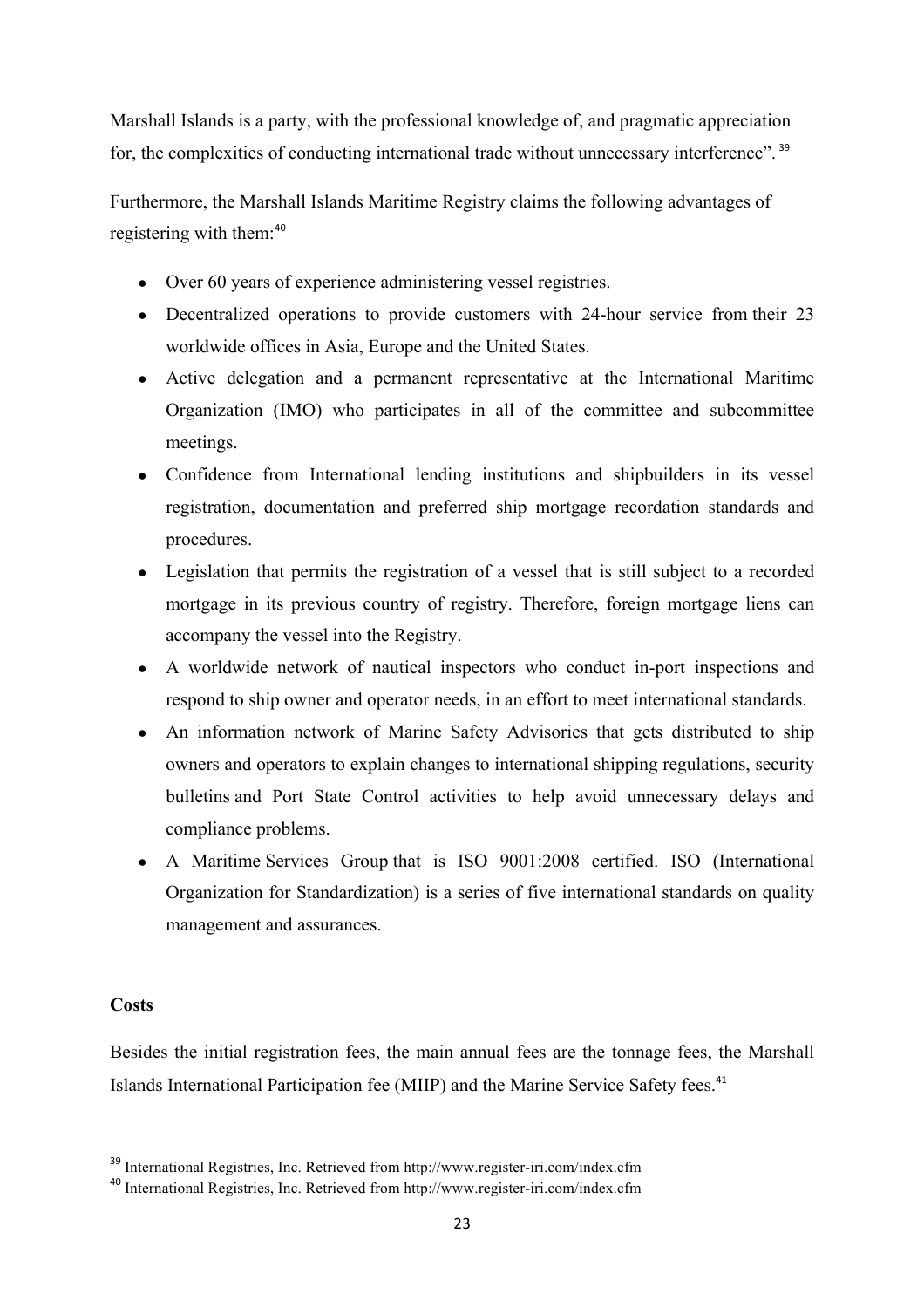#### **Registration Fees**

Initial Registration Fee per vessel (excluding yachts):

- For vessels of  $2,500$  NRT or less: \$2,500
- For vessels of 2,501 NRT to  $15,000$  NRT: \$5,000
- For vessels of 15,001 NRT to  $35,000$  NRT:  $$10,000$
- For vessels of  $35,001$  NRT to  $50,000$  NRT:  $$15,000$
- For vessels over  $50,000$  NRT:  $$20,000$

Annual Tonnage Taxes:

- For vessels of 2,500 NRT or less: \$500
- For vessels of 2,501 NRT to  $5,000$  NRT: \$0.20 per NRT
- For vessels of  $5,001$  NRT to  $25,000$  NRT:  $$0.17$  per NRT
- For vessels of  $25,001$  NRT to  $50,000$  NRT:  $$0.15$  per NRT
- For vessels over 50,000 NRT: \$0.125 per NRT

#### MIIP Fees:

- For vessels  $5,000$  NRT or less: \$2,000
- For vessels of  $5,001$  NRT to  $25,000$  NRT: \$1,750 plus \$0.04 per NRT
- For vessels of 25,001 NRT to 50,000 NRT: \$1,500 plus \$0.04 per NRT
- For vessels over 50,000 NRT: \$1,250 plus \$0.04 per NRT

Marine Service Safety Fees:

All vessels engaged in commerce, including fishing vessels and commercial yachts with GRT 400 or more, have to pay an additional annual fee of \$2,000.

According to these calculations, a vessel with NRT of 5,000 engaged in commercial activity would therefore pay \$5,000 for registration and an additional \$5,000 a year in taxes and additional fees. A vessel with NRT of 25,000 would pay a registration fee of \$10,000 and \$9,000 in annual fees.

<u> 1989 - Andrea Santa Alemania, amerikana amerikana amerikana amerikana amerikana amerikana amerikana amerikan</u>

<sup>41</sup> IRI Fee Schedule. Retrieved from http://www.register-

iri.com/index.cfm?action=page&page=281&fromPage=10#VesselReg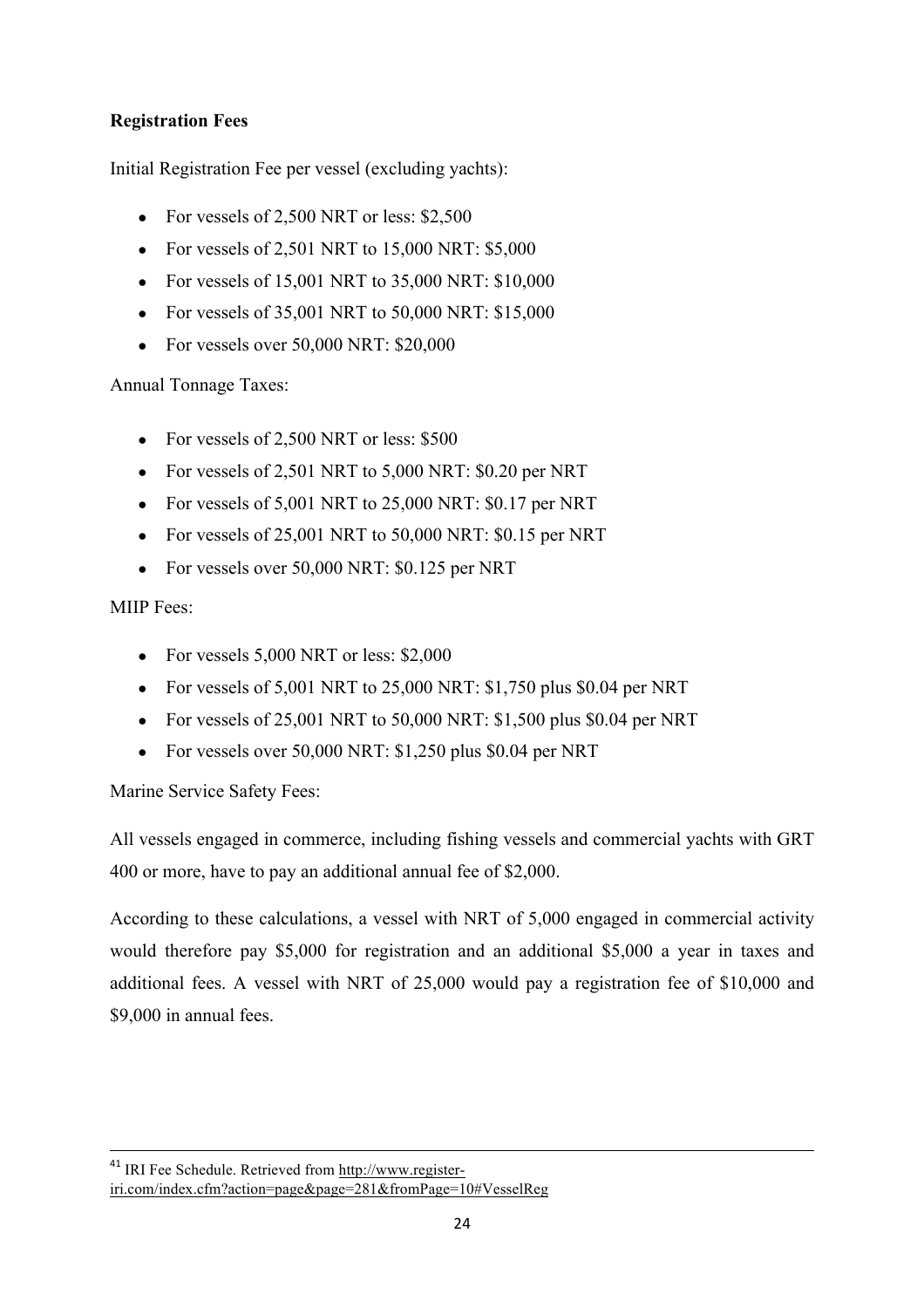#### **Ownership Requirements**

Ships registered with the Marshall Islands registry must be owned by either Marshall Islands nationals, corporations, limited or general partnerships, Limited Liability Companies, trusts, or Foreign Maritime Entities qualified in the Marshall Islands. This makes the Marshallese Registry very similar to the Liberian one.

#### **Additional Requirements & Documents**

• Vessels should be under 20 years of age at time of registration. A waiver of the age requirement may be granted after an evaluation of the condition, seaworthiness and usage of the vessel

#### **Required documents**<sup>42</sup>

- Application for official number, call sign and registration of vessel
- Bill of sale or builder's certificate transferring title to applicant
- Power of attorney or secretary's certificate of corporate resolution
- Certificate of confirmation of class issued by classification society dated no earlier than 10 days prior to registration
- Classification society statement

- Special survey on vessels 15 years or older from the classification society
- Application for minimum safe manning certificate (this is submitted to the seafarers' identification and certification division prior to registration)
- International Safety Management (ISM) code declaration of company and designated person
- Proof of liability insurance, including owner's repatriation obligations
- Permission to transfer or cancellation certificate issued by the registry from which the vessel is being transferred
- Proof that vessel is free of recorded liens and encumbrances
- Within 90 days of registration, an application for ship radio station license must be submitted

<sup>42</sup> Dickinson, H (2008) International Ship Registration Requirements. *Shipping 'At A Glance' Guide 7*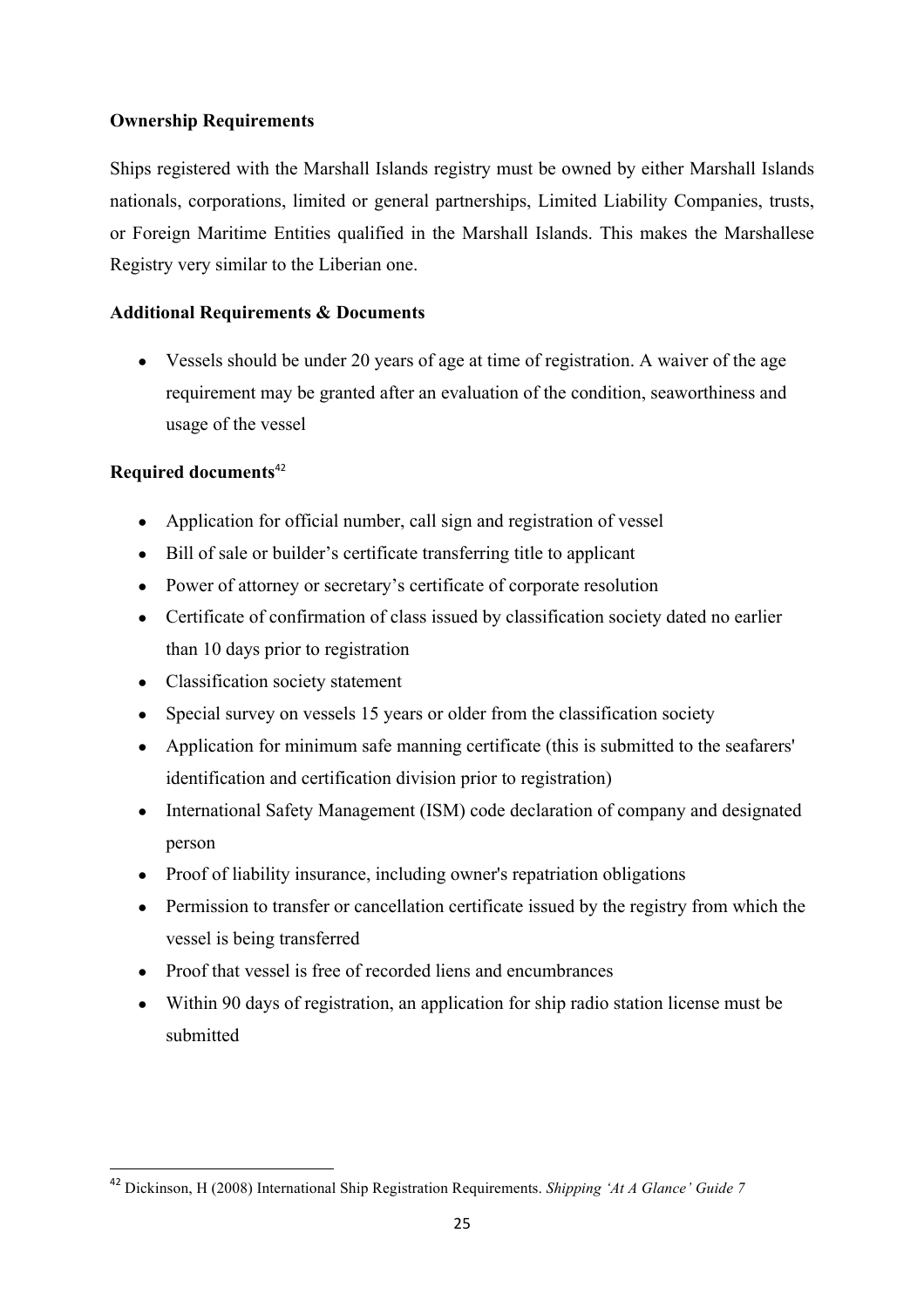# *Comparison and Concluding Remarks*

The documents required to register with the countries in this study are reasonably similar when it comes to issues such as safety, as well as legal and bureaucratic matters to meet the standards set by international treaties and laws. However, the six countries examined do differ when it comes to costs, ownership requirements and specific advantages. The following table sums up some of the major points:

| Country                           | <b>Costs</b> |                   |           | Ownership<br><b>Requirements</b> | Particular<br><b>Advantages</b>                            |                                                                                                                                        |
|-----------------------------------|--------------|-------------------|-----------|----------------------------------|------------------------------------------------------------|----------------------------------------------------------------------------------------------------------------------------------------|
|                                   |              | 5,000 NRT         |           | 25,000 NRT                       |                                                            |                                                                                                                                        |
|                                   | Reg. Fee     | <b>Annual Fee</b> | Reg. Fee  | <b>Annual Fee</b>                |                                                            |                                                                                                                                        |
| Panama                            | \$2,000      | \$4,300           | \$4,000   | \$6,300                          | Legal Representative<br>in Panama                          | No Taxation on<br>the income of<br>ships involved in<br>international<br>navigation or<br>trade.                                       |
| Liberia                           | \$3,825      | \$5,100           | \$12,575  | \$10,800                         | Foreign Maritime<br>Entity                                 | US based<br>company                                                                                                                    |
| <b>Bahamas</b>                    | \$5,500      | \$2,000           | \$27,500  | \$4,250                          | Required certification<br>for foreign officers<br>and crew | Political and<br>judicial stability,<br>good business<br>environment and<br>banking services,<br>strategic<br>geographical<br>position |
| <b>Bermuda</b>                    | \$3,000      | \$3,000           | \$7,500   | \$6,300                          | Bermuda, UK or EU<br>citizen                               | Reputable flag at<br>top of Paris MOU<br>White list                                                                                    |
| <b>Cyprus</b>                     | €1,281.45    | €2,716.67         | €6,407.25 | €7,073.60                        | 50% shares owned by<br>Cypriot or EU<br>citizens           | Competitive rates                                                                                                                      |
| <b>Marshall</b><br><b>Islands</b> | \$5,000      | \$5,000           | \$10,000  | \$9,000                          | Foreign Maritime<br>Entity                                 | Reputable,<br>experienced flag<br>and 23 worldwide<br>offices                                                                          |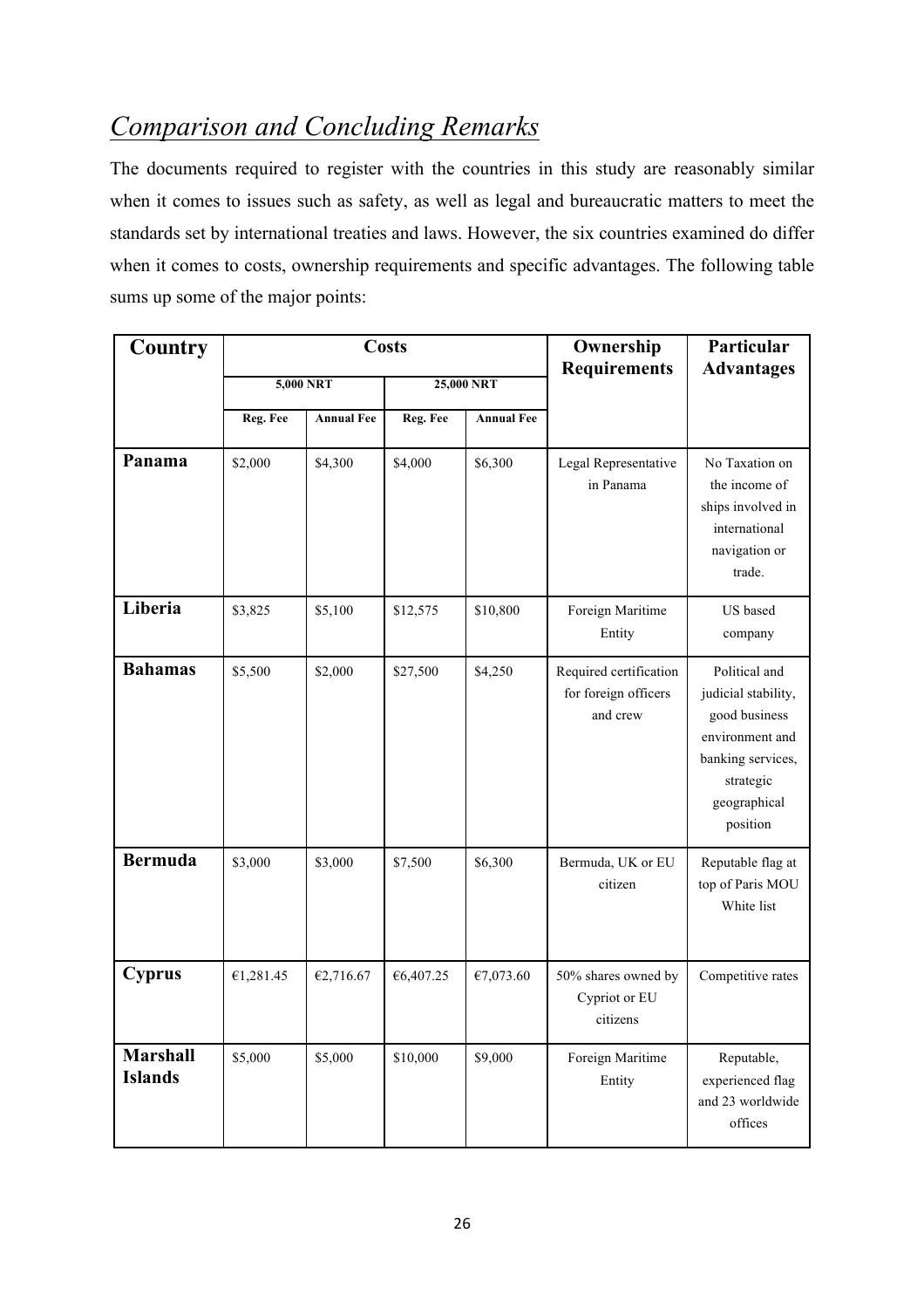Foreign influence was not previously mentioned as an important criterion, but it plays a significant role in some of the case study countries, and could potentially pose a threat to the autonomy of seasteads. For example, Bermuda is a British dependent territory, The Bahamas is part of the Commonwealth of Nations, Cyprus is an EU member state and the Marshall Islands has significant influence from the United States. Panama and Liberia, the two registries with the largest fleets, seem to be the most autonomous. However, the Liberian Registry is U.S.-based, meaning seasteads flying Liberia's flag might be subject to interference from the U.S. Government in one way or another.

The Bahamas and Panama seem to be the best options in terms of tax breaks and business opportunities. Given that Liberian vessels account for 30 percent of the oil brought into the US, this registry may also be a good option in terms of business.

Stricter ownership requirements in Cyprus and Bermuda suggest that these countries in fact operate "semi-open" registries, as they do have some rules regarding owner nationality. Theoretically, all EU citizens and companies should be able to take advantage of these registries, but the requirements pose a challenge for non-EU citizens. The Marshallese and Liberian registries accept any Foreign Maritime Entity, and foreign owners should register as such if they wish to fly the flags of these countries. Panama and The Bahamas also have minimal requirements when it comes to the nationality of ship owners.

Furthermore, in terms of registration costs, Panama and Cyprus are among the most competitive flags, even considering the latter country's exchange rate from euros to U.S. dollars (at the time of writing, the exchange rate between the currencies was roughly 1 euro  $=$ 1.33 dollars). For small net register tonnage (NRT), Cyprus' registration costs are the lowest, followed by Panama, Bermuda, Liberia, the Marshall Islands and The Bahamas. For larger NRT, the order is maintained except that Panama becomes cheaper than Cyprus. The Marshall Islands and especially The Bahamas have registration costs significantly higher than the others. It should be noted that the registration fee in Liberia is waived through 2012, and could potentially be extended past this year.

In terms of annual costs, the amount Panama charges is unknown, but it is probably similar to the amount charged by Cyprus, whose registration costs are most like Panama's. Here too, these two flags can be considered among the most competitive. However, The Bahamas makes up for its high registration costs with very low annual costs, the lowest among the six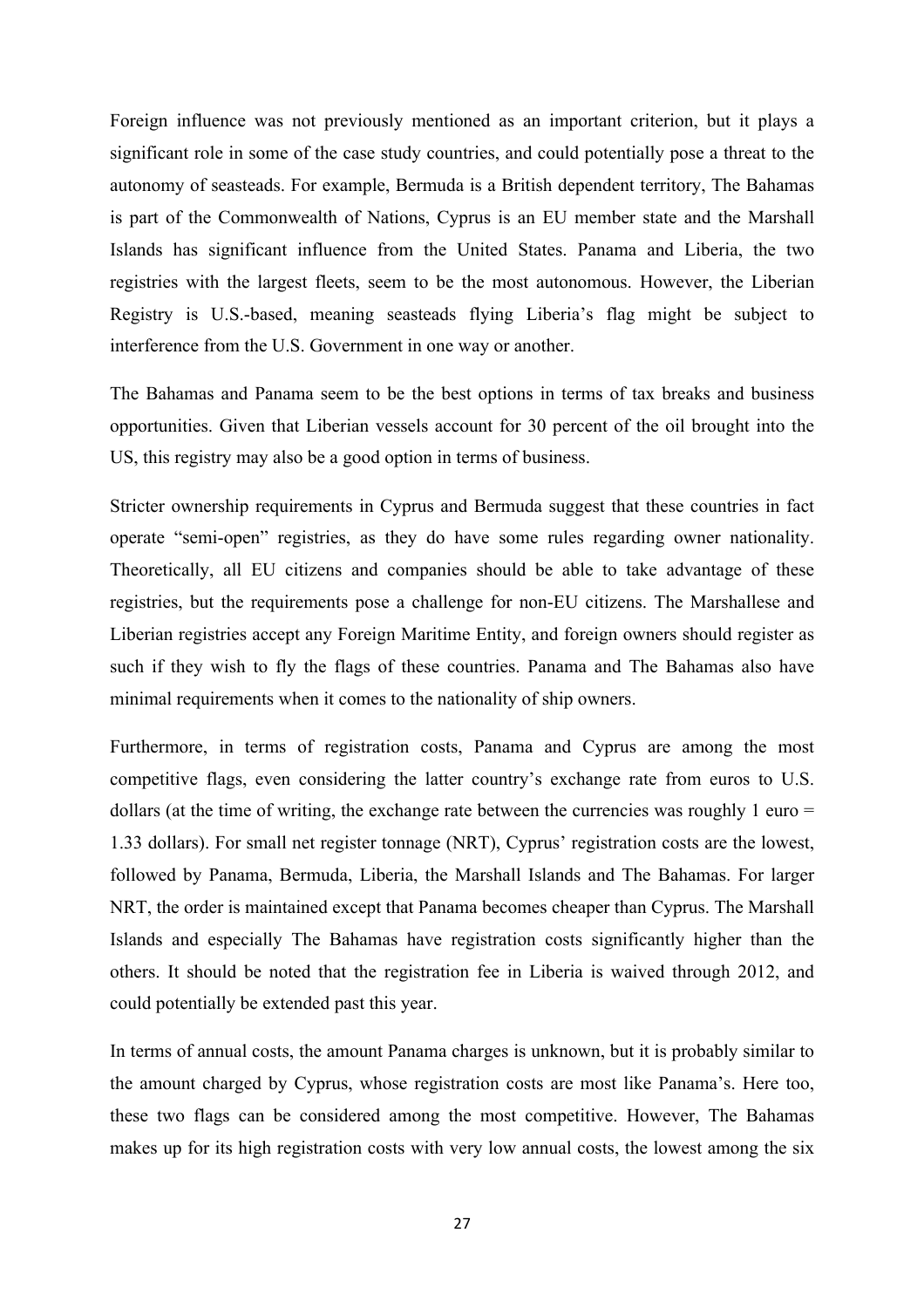case studies. Bermuda's annual costs are also average compared to the other countries, while the Marshallese and Liberian registries are the most costly on an annual basis.

In summary, for ships or seasteads seeking to fly one of these flags for an extended period of time, the Marshall Islands' registry appears to be the least appealing in terms of costs, while Cyprus' and Panama's registries appear the most appealing. However, the requirements and regulations in Cyprus (e.g., nationality requirements) are stricter than those in Panama, making the latter slightly more attractive. Bermuda, being a British dependent territory, also has significant complicating factors and requirements relating to potential British interference that make it less of an open registry, and less convenient than the other countries examined in this study. Liberia's high annual costs make it less appealing for long-term projects. This would suggest that Panama and The Bahamas remain as the best options for choosing a flag. Panama, however, is listed on the 2-point target list by the US, while The Bahamas has very high registration costs (which should not deter long-term projects, given the cheap annual costs). This study shows that there are a number of pros and cons associated with each flag, and no option stands out as ideal in all respects. Which factors are considered most important will depend on the seasteading venture in question. However, having examined the various countries' reputations, regulations and costs, this study provides a starting framework for seasteading entrepreneurs to make such decisions.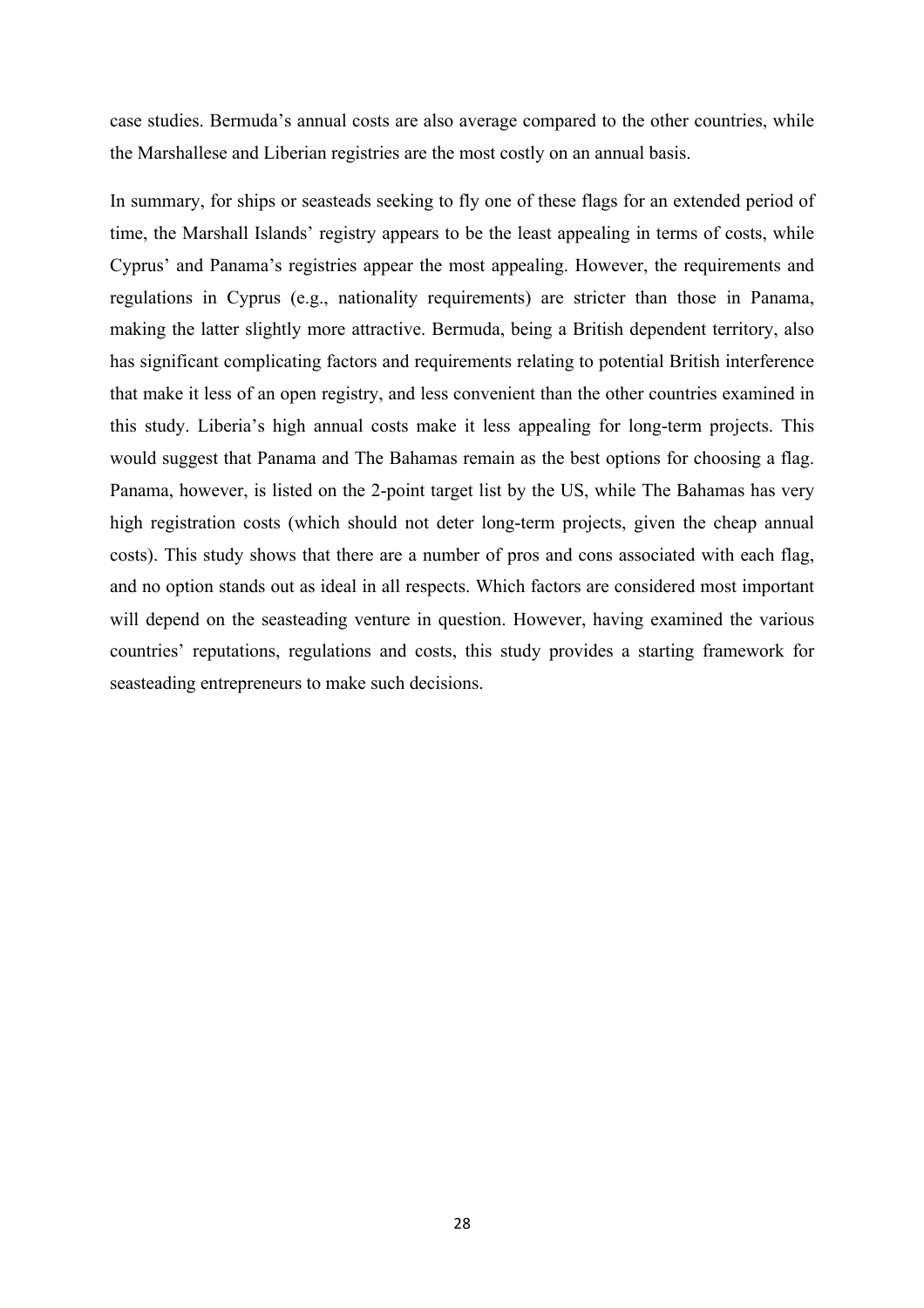# *Reference List*

About the ITF. Retrieved 20-01-2012 from http://www.itfglobal.org/about-us/moreabout.cfm

- A short history of the Paris MOU on PSC. Retrieved 19-01-2012 from http://www.parismou.org/Organization/About\_us/2010.12.28/History.htm Bermuda Ship Registry. Retrieved from http://bermudashipping.bm/
- Brief History of IMO. Retrieved from: http://www.imo.org/About/HistoryOfIMO/Pages/Default.aspx
- Dickinson, H (2008) International Ship Registration Requirements. *Shipping 'At A Glance' Guide 7*
- Flags of Convenience Campaign. Retrieved 20-01-2012 from http://www.itfglobal.org/flagsconvenience/index.cfm

International Registries, Inc. Retrieved from http://www.register-iri.com/index.cfm

IRI Fee Schedule. Retrieved from http://www.register-

iri.com/index.cfm?action=page&page=281&fromPage=10#VesselReg

Kiribati Ship Registry. Retrieved 16-01-2012 from

http://www.kiribaship.com/about/benefit.aspx

Liberian Registry. Retrieved from

http://www.liscr.com/liscr/AboutUs/AboutLiberianRegistry/tabid/206/Default.aspx Maritime Cook Islands. Retrieved 16-01-2012 from http://www.maritimecookislands.com/

Panama Register of Ships. Retrieved from http://www.prlog.org/10074393-panama-registerof-ships.html

Paris MOU (2010) Port State Control. Annual Report 2010

Registration Fees. Retrieved from

http://www.mcw.gov.cy/mcw/dms/dms.nsf/feesship\_en/feesship\_en?OpenDocument